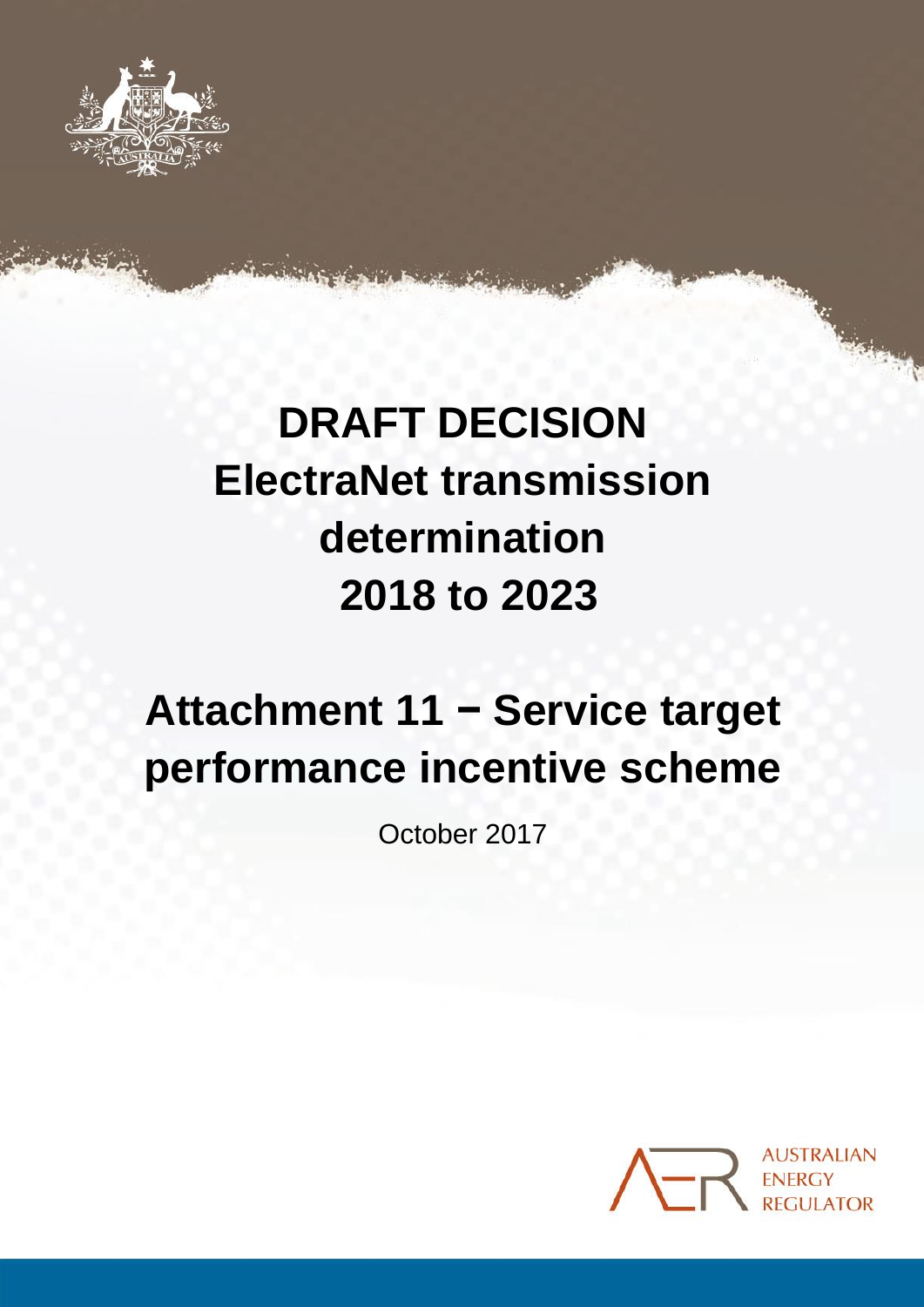© Commonwealth of Australia 2017

This work is copyright. In addition to any use permitted under the Copyright Act 1968, all material contained within this work is provided under a Creative Commons Attributions 3.0 Australia licence, with the exception of:

- the Commonwealth Coat of Arms
- the ACCC and AER logos
- any illustration, diagram, photograph or graphic over which the Australian Competition and Consumer Commission does not hold copyright, but which may be part of or contained within this publication. The details of the relevant licence conditions are available on the Creative Commons website, as is the full legal code for the CC BY 3.0 AU licence.

Requests and inquiries concerning reproduction and rights should be addressed to the:

Director, Corporate Communications Australian Competition and Consumer Commission GPO Box 4141, Canberra ACT 2601

or publishing.unit@accc.gov.au.

Inquiries about this publication should be addressed to:

Australian Energy Regulator GPO Box 520 Melbourne Vic 3001

Tel: (03) 9290 1444 Fax: (03) 9290 1457

Email: [AERInquiry@aer.gov.au](mailto:AERInquiry@aer.gov.au)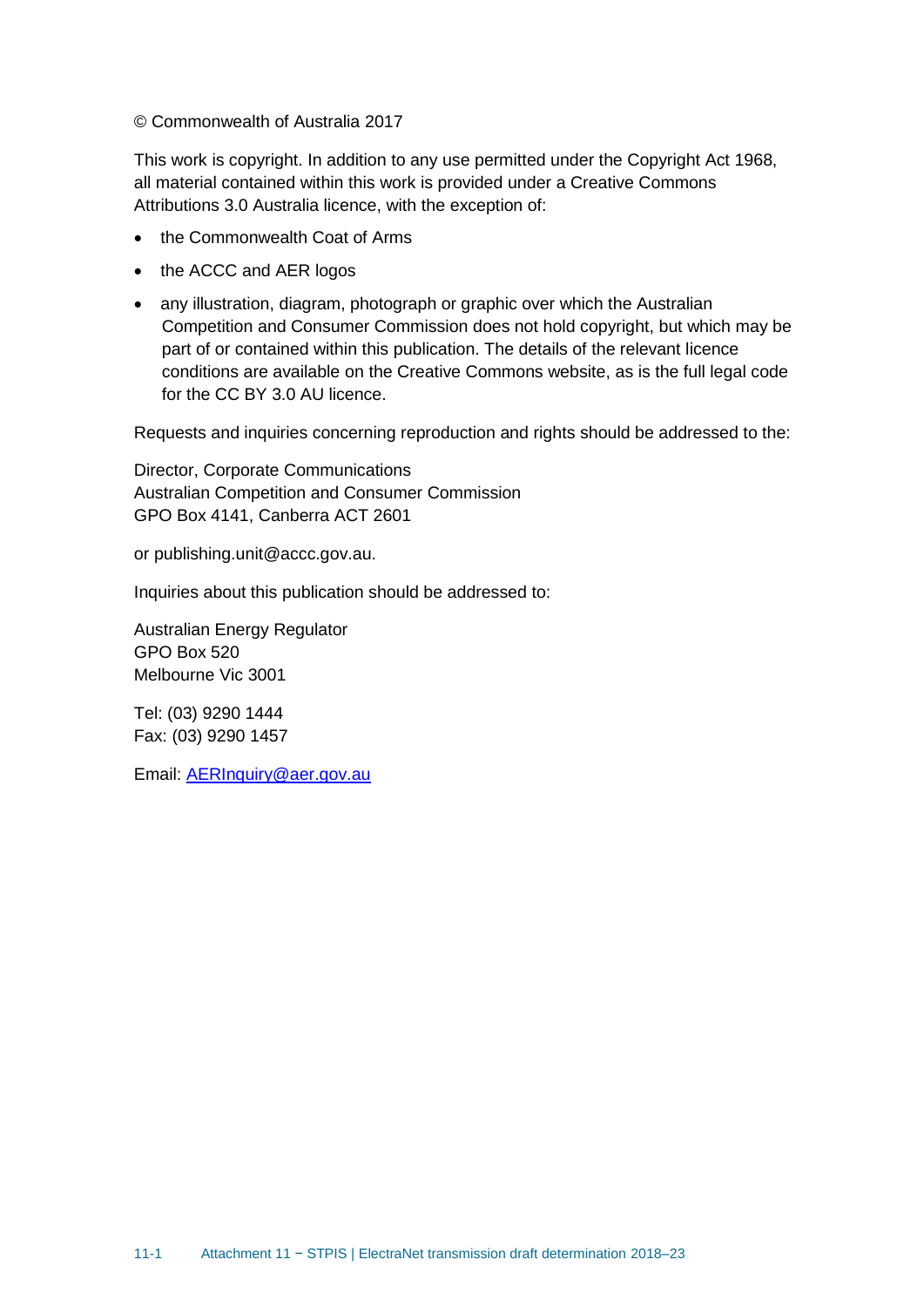## <span id="page-2-0"></span>**Note**

This attachment forms part of the AER's draft decision on ElectraNet's transmission determination for 2018–23. It should be read with all other parts of the draft decision.

The draft decision includes the following documents:

#### **Overview**

- Attachment 1 Maximum allowed revenue
- Attachment 2 Regulatory asset base

Attachment 3 – Rate of return

- Attachment 4 Value of imputation credits
- Attachment 5 Regulatory depreciation
- Attachment 6 Capital expenditure
- Attachment 7 Operating expenditure
- Attachment 8 Corporate income tax
- Attachment 9 Efficiency benefit sharing scheme
- Attachment 10 Capital expenditure sharing scheme
- Attachment 11 Service target performance incentive scheme
- Attachment 12 Pricing methodology
- Attachment 13 Pass through events
- Attachment 14 Negotiated services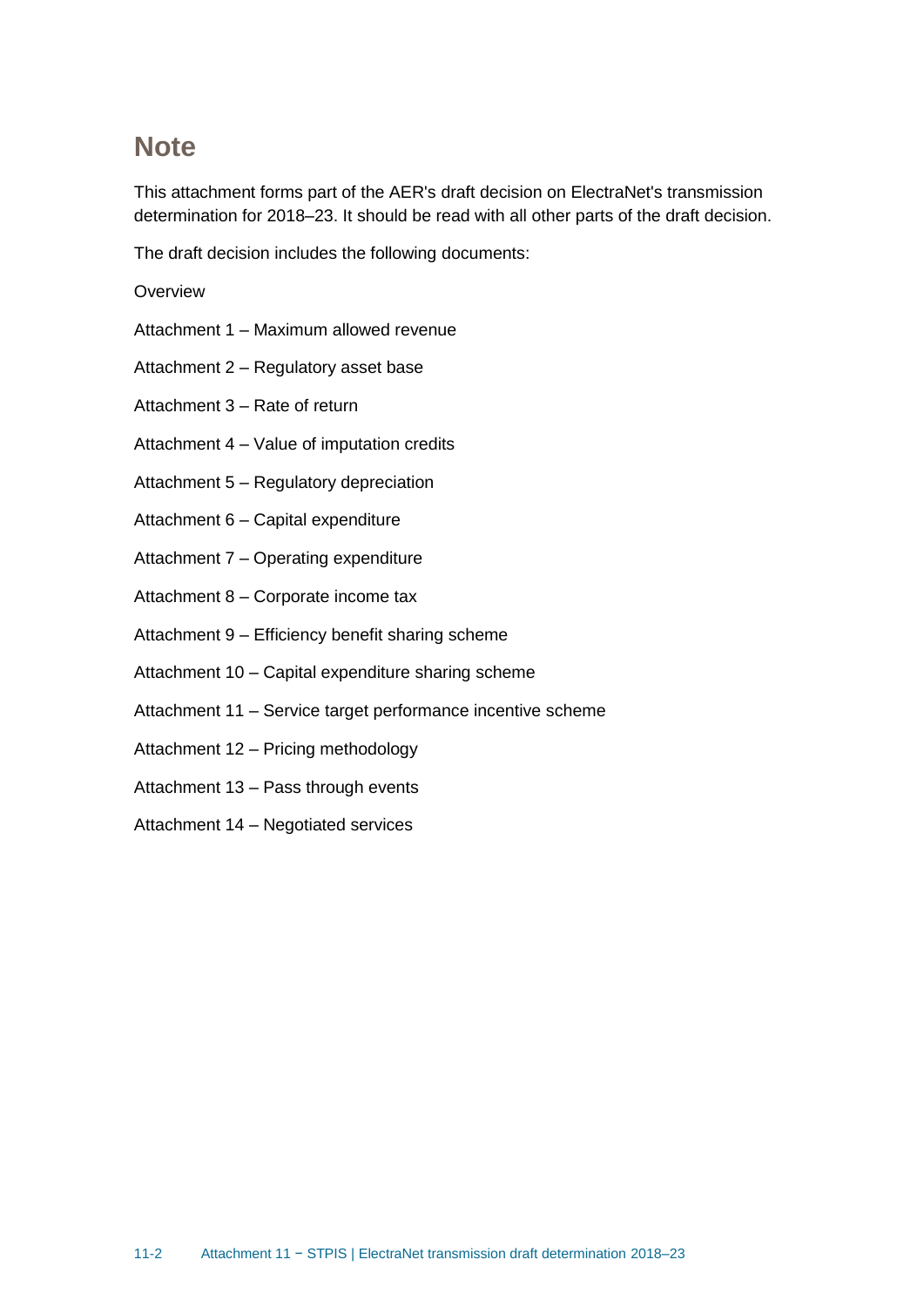## <span id="page-3-0"></span>**Contents**

|              |      |        | 11 Service target performance incentive scheme 11-5 |
|--------------|------|--------|-----------------------------------------------------|
|              | 11.1 |        |                                                     |
|              | 11.2 |        |                                                     |
|              | 11.3 |        |                                                     |
|              |      | 11.3.1 |                                                     |
|              |      | 11.3.2 |                                                     |
|              |      | 11.3.3 |                                                     |
|              |      | 11.3.4 |                                                     |
|              | 11.4 |        |                                                     |
|              |      | 11.4.1 |                                                     |
|              |      | 11.4.2 |                                                     |
|              | 11.5 |        |                                                     |
|              | 11.6 |        |                                                     |
| $\mathsf{A}$ |      |        | Network Capability priority projects targets 11-23  |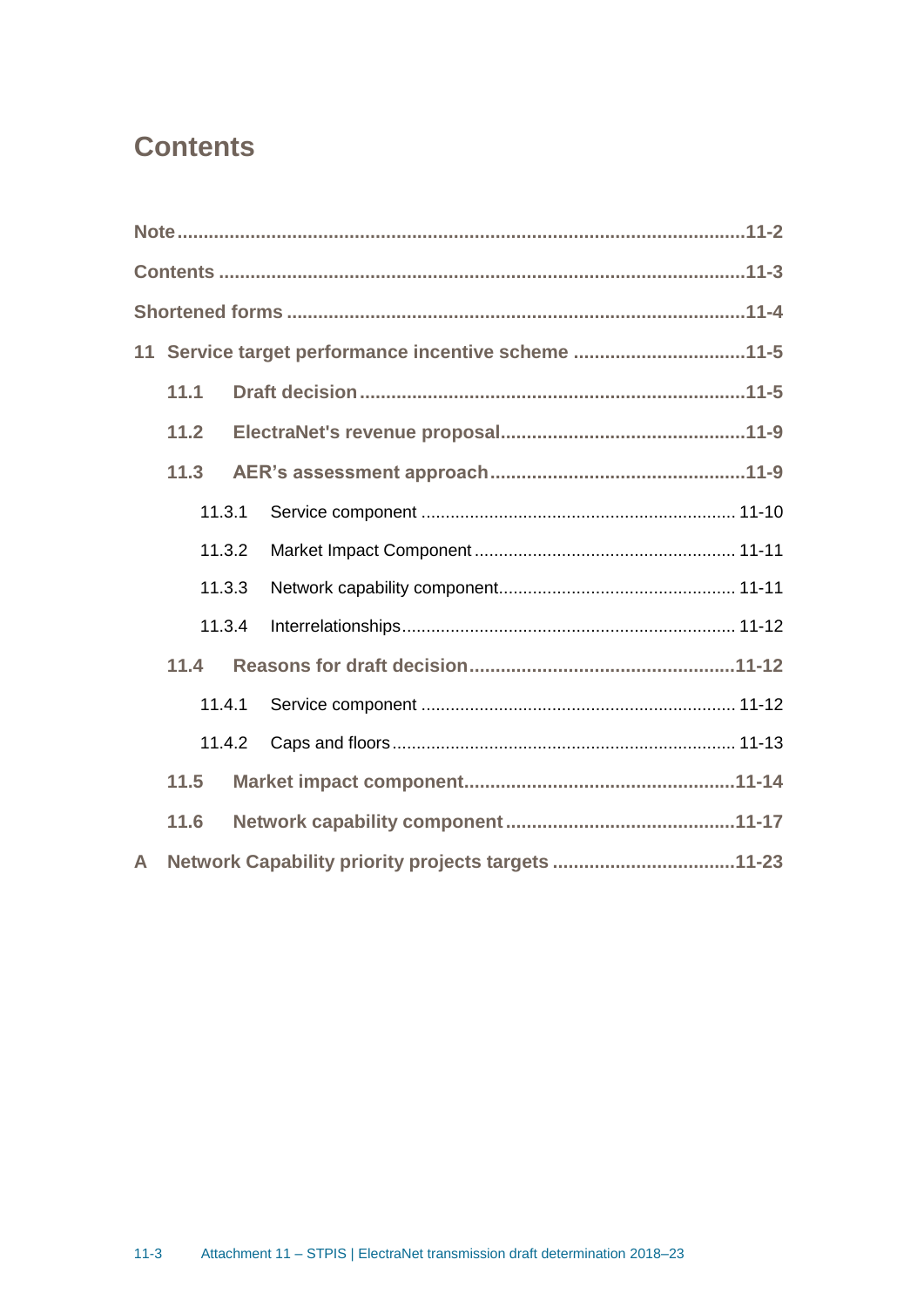# <span id="page-4-0"></span>**Shortened forms**

| <b>Shortened form</b> | <b>Extended form</b>                              |
|-----------------------|---------------------------------------------------|
| <b>AARR</b>           | aggregate annual revenue requirement              |
| <b>AEMO</b>           | Australian Energy Market Operator                 |
| <b>AER</b>            | Australian Energy Regulator                       |
| capex                 | capital expenditure                               |
| <b>CESS</b>           | capital expenditure sharing scheme                |
| <b>EBSS</b>           | efficiency benefit sharing scheme                 |
| ERP                   | equity risk premium                               |
| <b>FCAS</b>           | <b>Frequency Control Ancillary Service</b>        |
| <b>MAR</b>            | maximum allowed revenue                           |
| <b>NEL</b>            | national electricity law                          |
| <b>NEM</b>            | national electricity market                       |
| <b>NEO</b>            | national electricity objective                    |
| <b>NER</b>            | national electricity rules                        |
| <b>NSP</b>            | network service provider                          |
| <b>NCIPAP</b>         | Network Capability Incentive Projects Action Plan |
| opex                  | operating expenditure                             |
| <b>RIN</b>            | regulatory information notice                     |
| <b>STPIS</b>          | service target performance incentive scheme       |
| <b>TNSP</b>           | transmission network service provider             |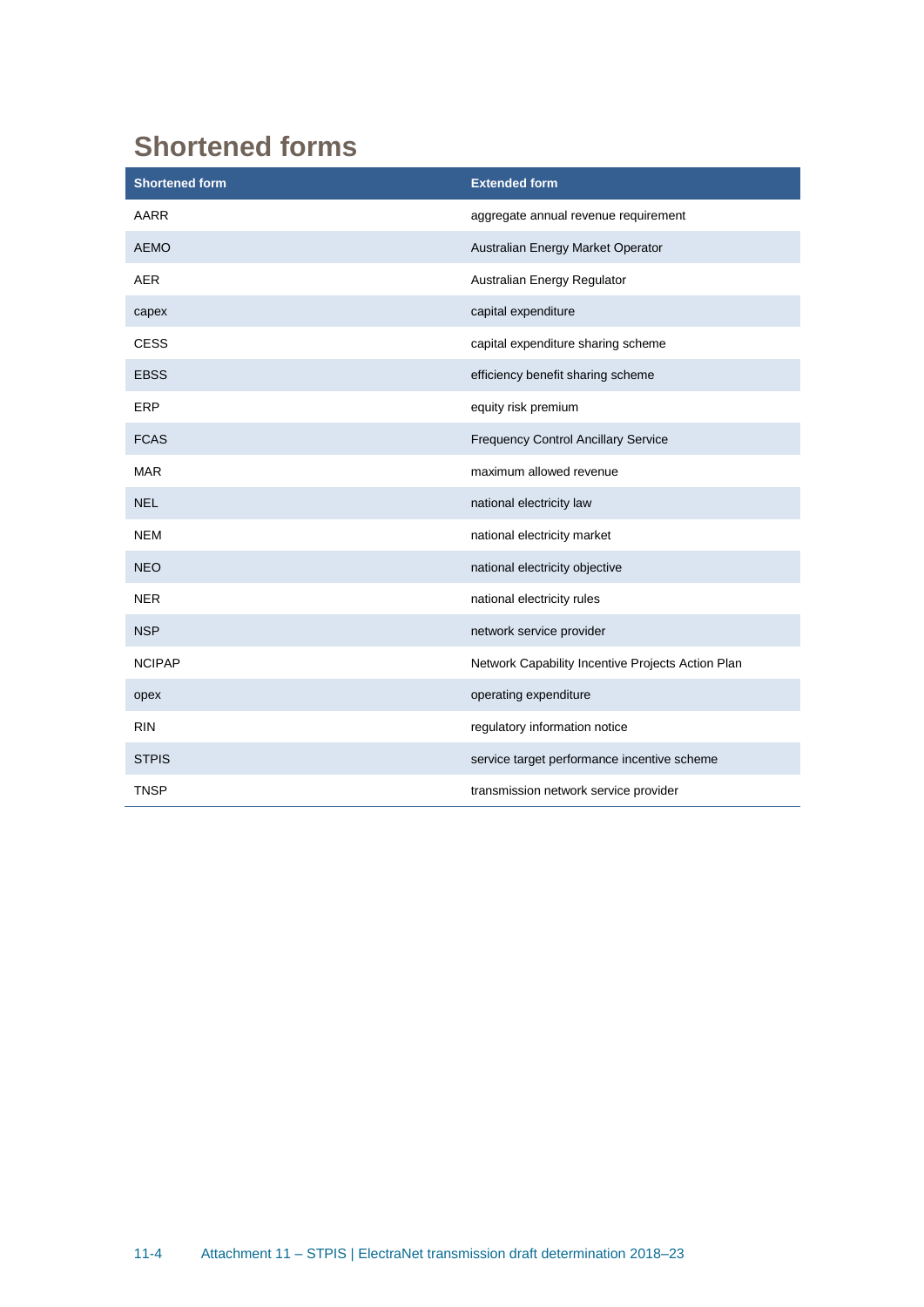## <span id="page-5-0"></span>**11 Service target performance incentive scheme**

The service target performance incentive scheme (STPIS) provides a financial incentive to transmission network services providers (TNSPs) to maintain and improve service performance. The current version of the STPIS, version 5, includes three components: a service component, market impact component and a network capability component.<sup>1</sup>

The Service Component provides a reward/penalty of +/- 1.25 per cent of MAR to improve network reliability, by focussing on unplanned outages. The Service component is designed to encourage TNSPs to seek to reduce the number of unplanned network outages and to promptly restore the network in the event of unplanned outages that result in supply interruptions. This component is also designed to indicate potential reliability issues.

The market impact component (MIC) provides an incentive to TNSPs to minimise the impact of transmission outages that can affect wholesale market outcomes. The MIC measures performance against the market impact parameter which is the number of dispatch intervals (DIs) where an outage on the TNSP's network results in a network outage constraint with a marginal value greater than \$10/MWh.<sup>2</sup> TNSPs receive a reward or penalty of up to 1 per cent of MAR for the relevant calendar year. Under clause 4.2(a) of version 5 of the STPIS, a TNSP must submit seven calendar years of data. The target is set in the revenue determination based on the median five of the seven years of historical performance.

The network capability component is designed to encourage TNSPs to develop projects (up to a total of 1 per cent of the proposed MAR per year) in return for a prorata incentive payment of up to 1.5 per cent of MAR, depending on the successful completion of proposed projects. This component encourages TNSPs to examine their networks to identify suitable low cost one-off operational and capital expenditure projects that improve the capability of the transmission network at times when it is most needed.

## <span id="page-5-1"></span>**11.1 Draft decision**

We will apply all components of version 5 of the STPIS to ElectraNet for the 2017/18–22/23 regulatory control period as detailed below.

Our draft decision is based on the 2010–2016 audited data. For the final decision, we require ElectraNet to submit its 2017 data under version 5 of the STPIS with its revised revenue proposal.

<sup>1</sup> AER, *Final – Service Target Performance Incentive Scheme,* October 2015, cl. 2.2(a)(1–3).

<sup>2</sup> AER, *Final – Service Target Performance Incentive Scheme*, October 2015, Appendix C.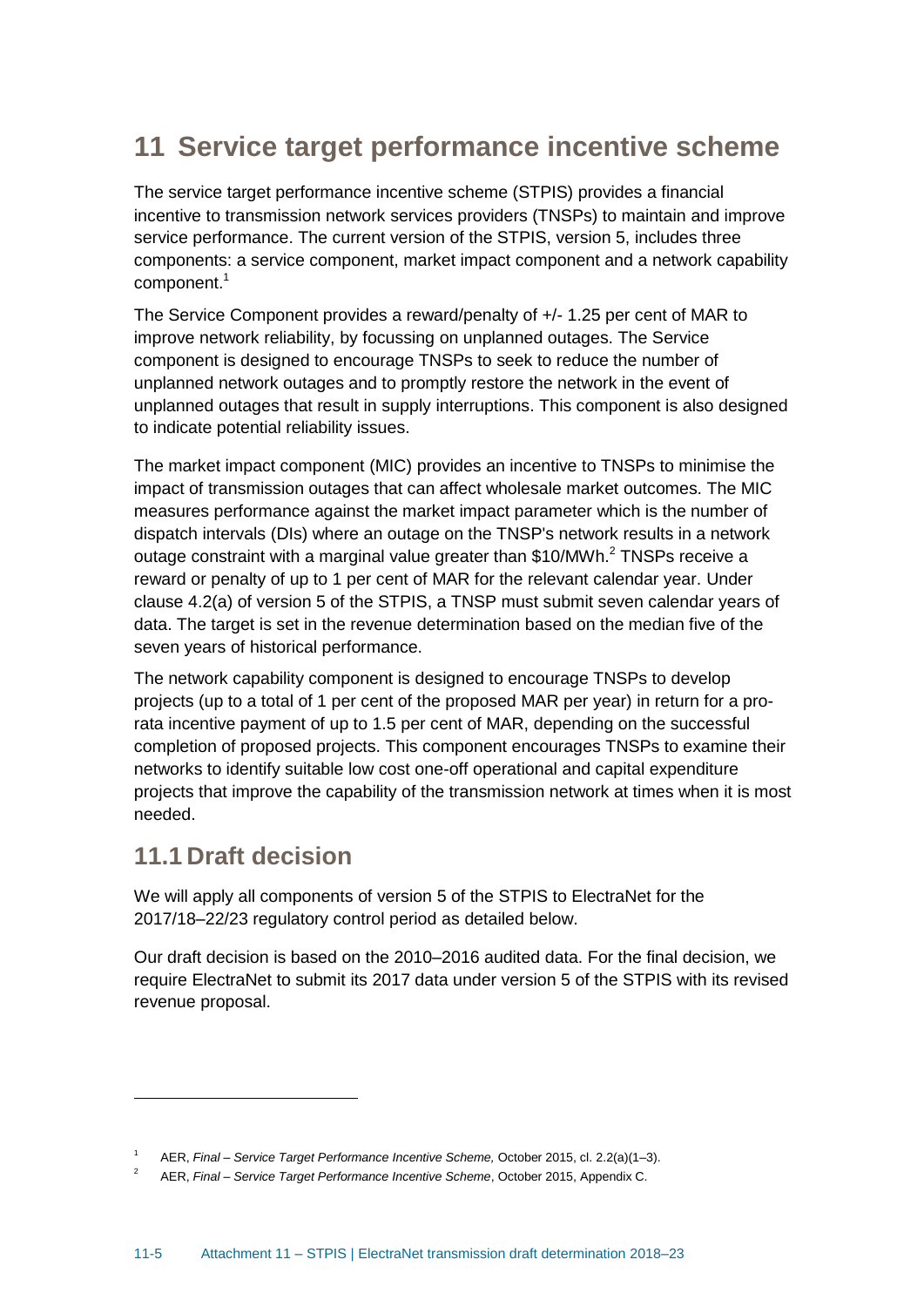## <span id="page-6-0"></span>**Table 11-1 Draft decision — Caps, floors and targets for 2017/18–2022/23**

| <b>Sub Parameter</b>                                                 | <b>Best fit</b>                                  | <b>Floor</b> | <b>Target</b> | <b>CAP</b> |
|----------------------------------------------------------------------|--------------------------------------------------|--------------|---------------|------------|
| Unplanned outage circuit event rate:                                 |                                                  |              |               |            |
| Transmission line outage - fault                                     | Triangular (KS preferred)                        | 8.7          | 27.0          | 38.1       |
| Transformer outage - fault                                           | Weibull                                          | 18.0         | 31.0          | 43.0       |
| Reactive plant - fault                                               | Loglogistic                                      | 13.3         | 27.7          | 43.8       |
| Transmission line outage – forced outage                             | Pearson <sub>5</sub>                             | 7.7          | 11.4          | 16.6       |
| Transformer outage - forced outage                                   | Triangular (KS preferred)                        | 5.5          | 15.5          | 23.8       |
| Reactive plant – forced outage                                       | LogLogistic                                      | 7.8          | 17.5          | 29.5       |
| Loss of supply event frequency (number<br>of events):                |                                                  |              |               |            |
| > (x) system minutes                                                 | Poisson                                          | 1            | 4.2           | 8          |
| $>$ (y) system minutes                                               | Poisson                                          | $\mathbf{0}$ | 2.4           | 5          |
| Average outage duration (minutes):                                   | Pearson <sub>5</sub>                             | 106          | 161           | 235        |
| Proper operation of equipment (number<br>of events):                 |                                                  |              |               |            |
| Failure of protection system                                         | Poisson                                          | 15.00        | 22.60         | 31.00      |
| Material failure of SCADA                                            | Poisson (preferred Akaike information criterion) | 0.00         | 1.2           | 3.00       |
| Incorrect operational isolation of primary<br>or secondary equipment | Poisson                                          | 4.00         | 7.8           | 13.00      |

Source: AER analysis.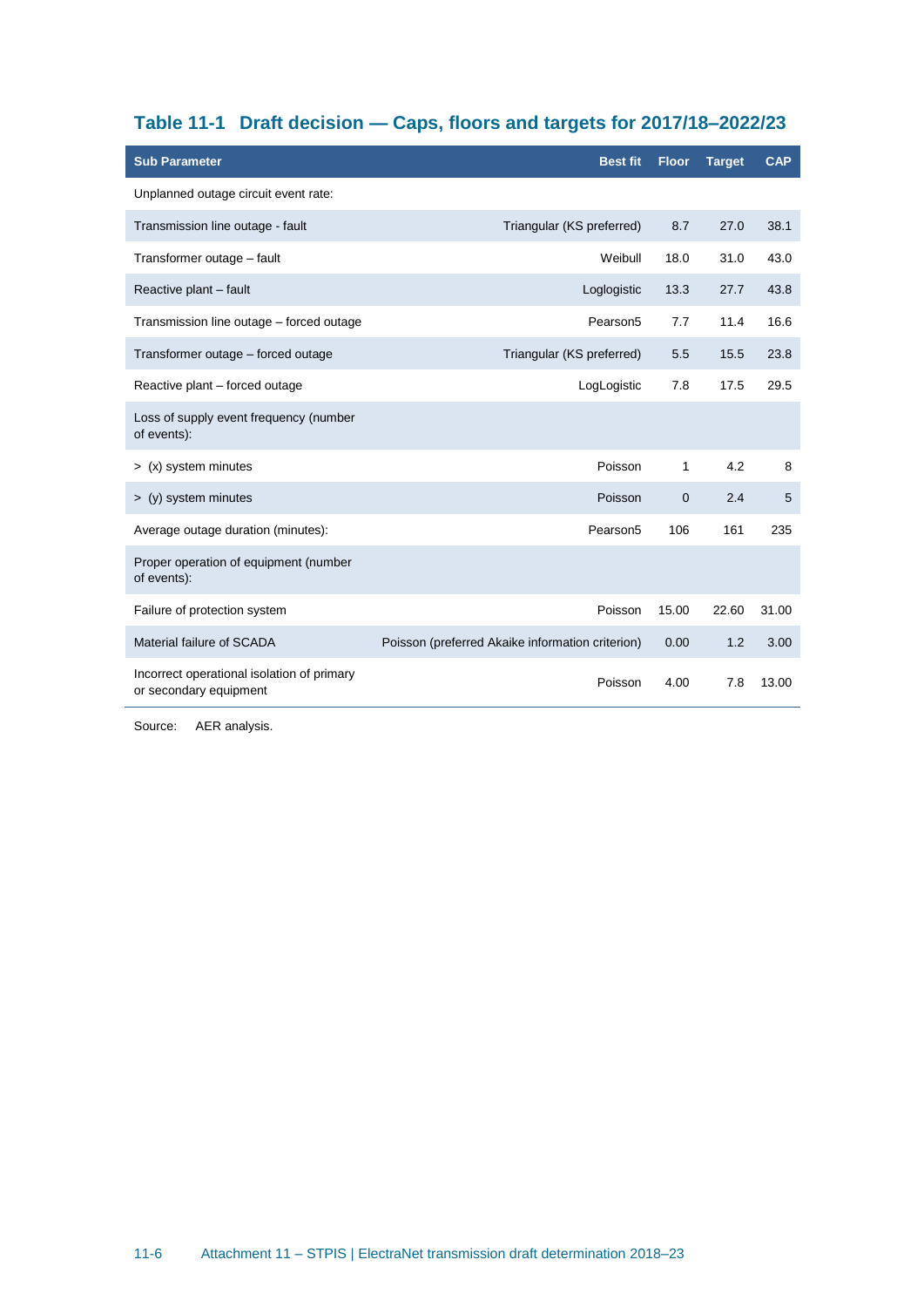| <b>Parameter values - MIC</b>         | <b>Indicative (2010-2016</b> |
|---------------------------------------|------------------------------|
| 2010                                  | 1,790                        |
| 2011                                  | 1,362                        |
| 2012                                  | 4,255                        |
| 2013                                  | 2,465                        |
| 2014                                  | 96                           |
| 2015                                  | 10,629                       |
| 2016                                  | 11,591                       |
|                                       |                              |
| Target (draft decision, place holder) | 4,100                        |
| Cap for unplanned outages             | 703                          |
| Dollar per dispatch interval          | \$719 per DI                 |
|                                       | (\$ real 2017-18)            |

#### <span id="page-7-0"></span>**Table 11-2 Draft decision —MIC parameter values for 2017/18–2022/23**

Source: AER analysis.

## **Table 11-3 Draft decision — 11.1 Network capability component for 2017/18–2022/23 (\$ nominal)**

| <b>ElectraNet</b><br>proposed<br>project<br>priority<br>ranking | <b>Project</b>                                                                                                                                                                                                                    | <b>Description</b>                                                                                                                                                            | <b>Improvement</b><br>target | <b>Opex</b> | Capex   | <b>Total</b> |
|-----------------------------------------------------------------|-----------------------------------------------------------------------------------------------------------------------------------------------------------------------------------------------------------------------------------|-------------------------------------------------------------------------------------------------------------------------------------------------------------------------------|------------------------------|-------------|---------|--------------|
| 1                                                               | Tailem Bend<br>- Mobilong<br>132 kV<br>Tailem Bend<br>- Tungkillo<br>275 kV<br>Tailem Bend<br>$-$ Cherry<br>Gardens 275<br>kV<br>South East-<br><b>Tailem Bend</b><br>#1 275 kV<br>South East-<br><b>Tailem Bend</b><br>#2 275 kV | Apply dynamic<br>ratings to the circuits<br>that make up the<br>Heywood<br>interconnector in<br>South Australia to<br>better account for<br>favourable weather<br>conditions. | See appendix A               |             | 100,000 | 100,000      |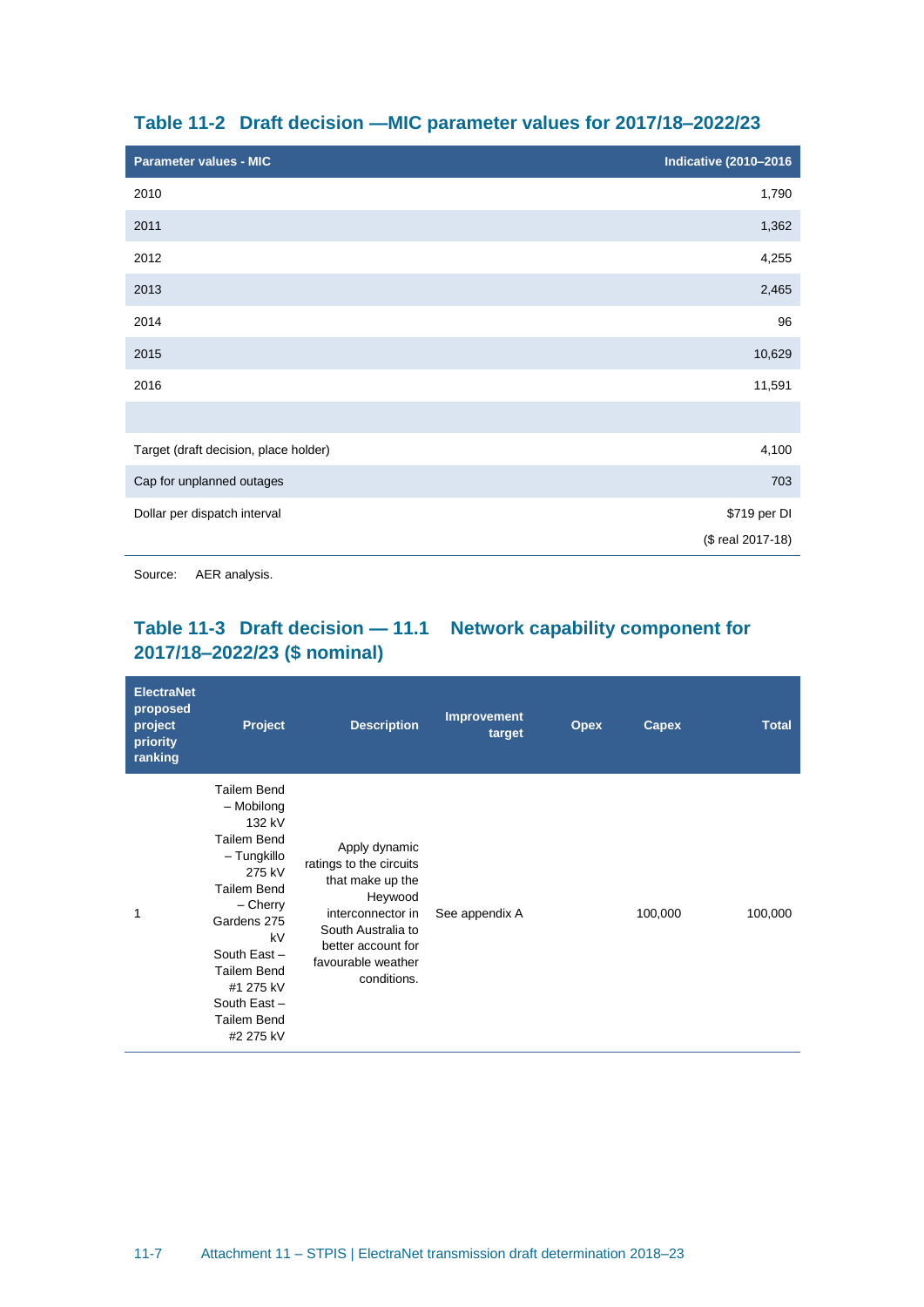| 2 | Davenport-<br>Belalie-<br>$Mokota -$<br>Robertstown<br>275 kV<br>Davenport-<br>Mt Lock -<br>Canowie-<br>Robertstown<br>275 kV | Remove and replace<br>plant that are rated<br>lower than the<br>design capability of<br>the conductors                                                                                                                                                                                                                                                                                              | See appendix A |         | 1,300,000 | 1,300,000 |
|---|-------------------------------------------------------------------------------------------------------------------------------|-----------------------------------------------------------------------------------------------------------------------------------------------------------------------------------------------------------------------------------------------------------------------------------------------------------------------------------------------------------------------------------------------------|----------------|---------|-----------|-----------|
| 3 | Robertstown<br>275/132 kV<br>transformers                                                                                     | Install DR-E3<br>transformer<br>management relays<br>and the bushing<br>monitoring add-on to<br>the two 275/132 kV<br>transformers at<br>Robertstown                                                                                                                                                                                                                                                | See appendix A |         | 500,000   | 500,000   |
| 4 | State-wide                                                                                                                    | To review the<br>existing AULimit<br>search program to<br>support other power<br>system analysis<br>software packages<br>currently available in<br>the market such as<br>Power Factory, its<br>limit search criteria,<br>appropriate<br>programing<br>language and any<br>improvement that<br>potentially be<br>achieved in<br>improving the<br>accuracy of the limit<br>derivation<br>methodology. | See appendix A | 100,000 | 200,000   | 300,000   |
| 5 | South East<br>275 kV<br>substation                                                                                            | Install an additional<br>100 Mar capacitor at<br>South East<br>substation                                                                                                                                                                                                                                                                                                                           | See appendix A |         | 3,600,000 | 3,600,000 |
| 6 | Templers -<br>Waterloo<br>132 kV                                                                                              | <b>Install Smart Wires</b><br>Powerline Guardian<br>SD4-1200 and 3<br>Guardian 390-800<br>devices on Waterloo<br>- Templers 132 kV.                                                                                                                                                                                                                                                                 | See appendix A |         | 5,900,000 | 5,900,000 |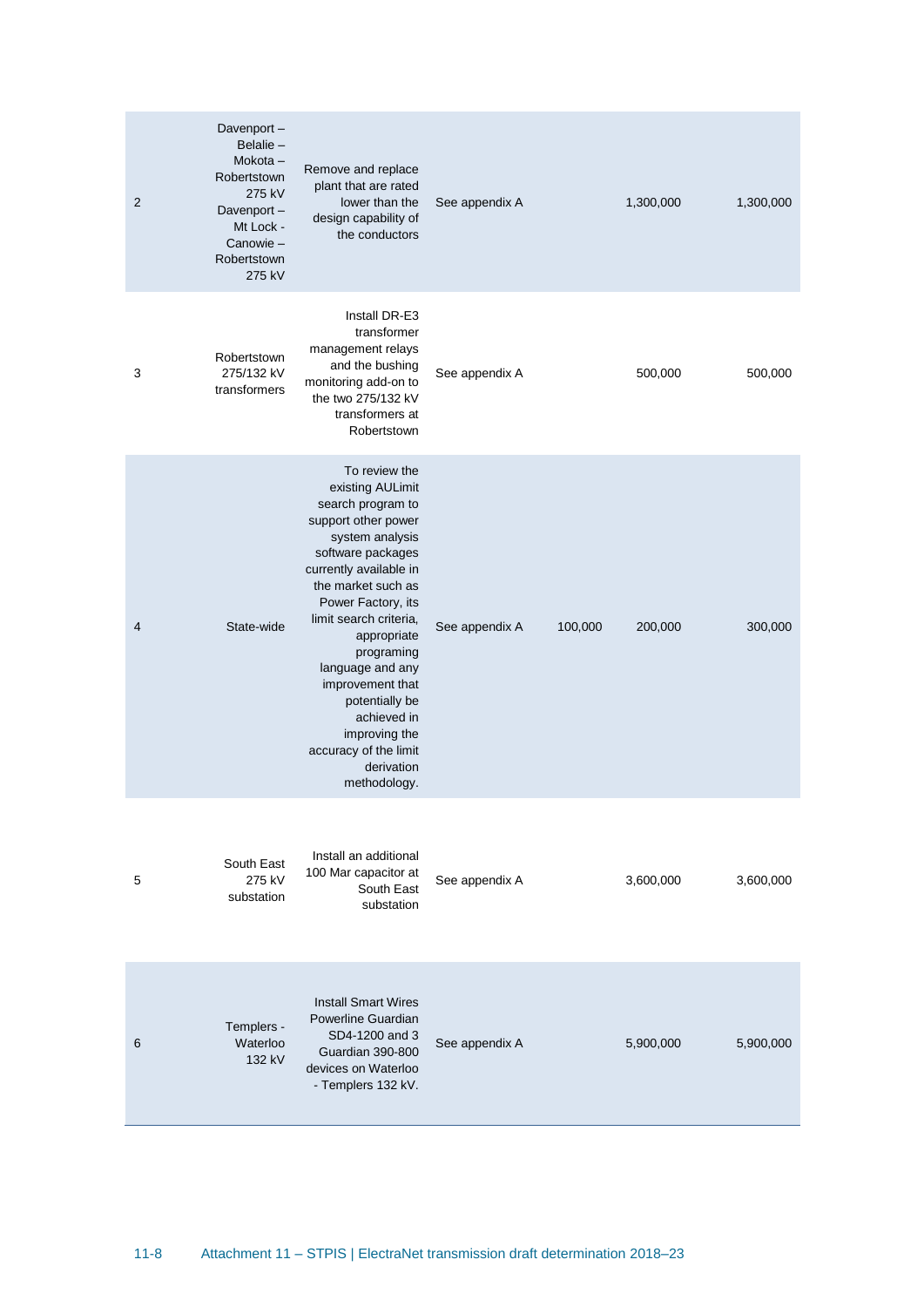7

Tungkillo 275 kV

Tie in Tailem Bend to Cherry Gardens See appendix A 5,300,000 5,300,000 275 kV at Tungkillo.

| Total |  | 17,000,000 |
|-------|--|------------|
|       |  |            |

Source: AER analysis.

## <span id="page-9-0"></span>**11.2 ElectraNet's revenue proposal**

ElectraNet's revenue proposal sought to apply version 5 of the STPIS as follows:

- the service component parameter targets are set equal to average historic performance and the caps and floors are set at the 5th and 95th percentiles of historic performance<sup>3</sup>
- the Market Impact Component (MIC) performance data from 2010–16 is included to enable calculation of the parameter values set out in clause 4.2 (b) (1)–(3), being the annual performance target, the unplanned outage event limit and the dollar per dispatch interval incentive<sup>4</sup>
- the Network Capability Incentive Parameter Action Plan (NCIPAP) proposes seven priority projects to improve network capability. The total proposed cost of the NCIPAP is approximately \$17 million, which may lead to an incentive reward up to 50 per cent of the cost. This would amount to about \$6.6 million, over the 2017/18– 2022/23 regulatory control period if the relevant conditions are met.<sup>5</sup>

## <span id="page-9-1"></span>**11.3 AER's assessment approach**

A revenue determination for a TNSP is to specify, amongst other things, the annual building block revenue requirement for each regulatory year of the regulatory control period.<sup>6</sup> In turn, the annual building block revenue requirement must be determined using a building blocks approach, under which one of the building blocks is the revenue increments or decrements (if any) for that year arising from the application of any STPIS (and other schemes).<sup>7</sup> We have assessed ElectraNet's revenue proposal against the requirements of the STPIS version 5.

<sup>3</sup> ElectraNet, *Revenue proposal: Attachment 11 Service Target Performance Incentive Scheme*, 28 March 2017, p. 12.

<sup>4</sup> ElectraNet, *Revenue proposal: Attachment 11 Service Target Performance Incentive Scheme*, 28 March 2017, p. 12.

<sup>5</sup> ElectraNet, *Revenue proposal: Attachment 11 Service Target Performance Incentive Scheme*, 28 March 2017, p. 14; AER, *Final – Service Target Performance Incentive Scheme, October 2015,* cll 5.2 and 5.3.

NER, cl. 6A.4.2(a)(2).

<sup>7</sup> NER, cll. 6A.5.4(a)(5), 6A.5.4(b)(5) and 6A.7.4.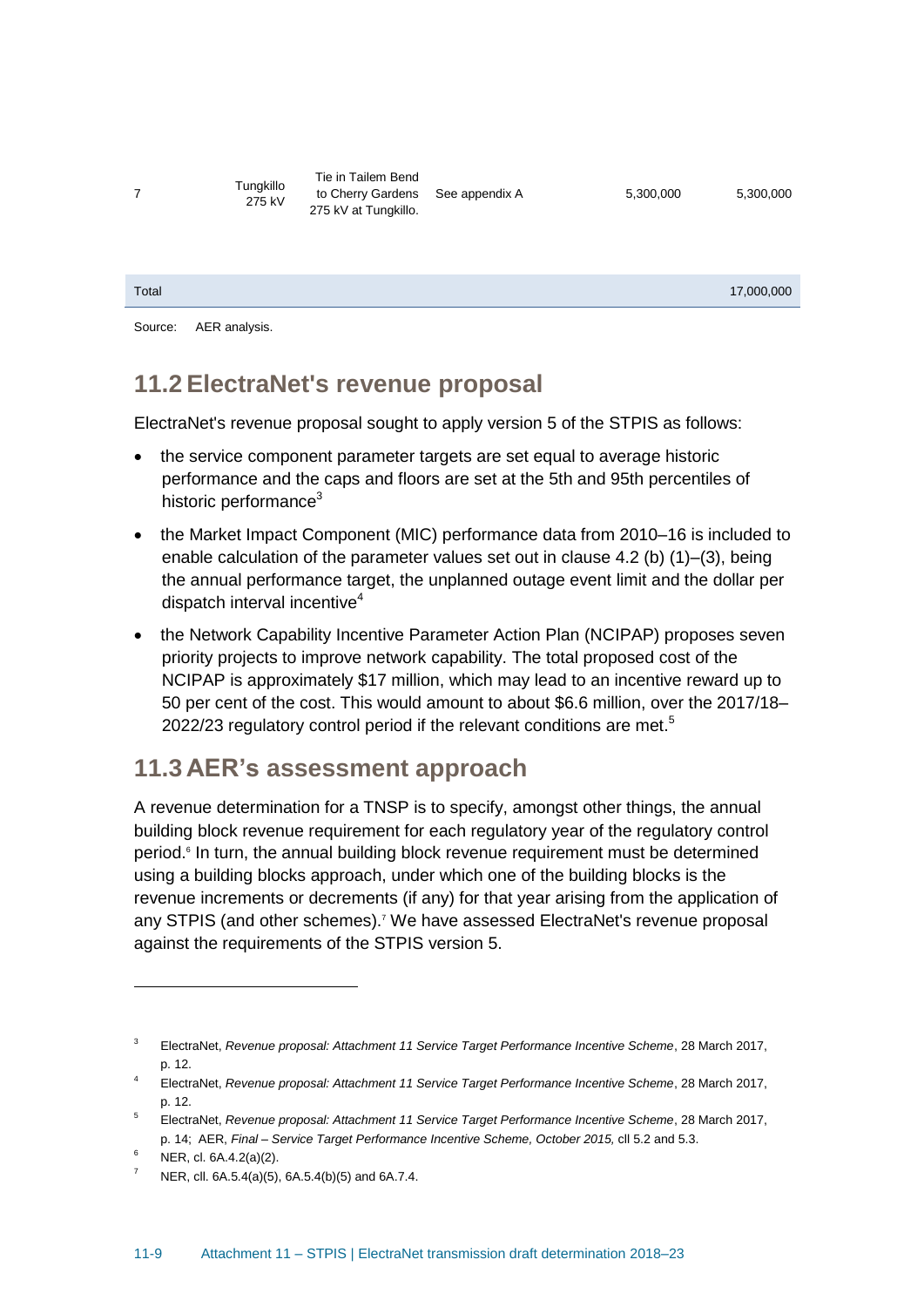## <span id="page-10-0"></span>**11.3.1 Service component**

We assessed whether ElectraNet's proposed performance targets, caps and floors comply with the STPIS requirements for:<sup>8</sup>

- average circuit outage rate, with six sub parameters $9$
- loss of supply event frequency, with two loss of supply event sub-parameters<sup>10</sup>
- average outage duration

• proper operation of equipment, with three sub-parameters.<sup>11</sup>

We must accept ElectraNet's proposed parameter values if they comply with the requirements of specified in clause 3.2 of the STPIS.<sup>12</sup> However, we may reject them if we form the opinion that they are inconsistent with the objectives of the STPIS.<sup>13</sup> We measure actual performance for the 'average circuit outage rate' and 'average outage duration' parameters on a two calendar year rolling average in accordance with appendix E of the STPIS.

We assessed ElectraNet's service component proposal against the requirements of the STPIS — that is, whether:

- ElectraNet's data recording systems and processes produce accurate and reliable data and consistently recorded based on the parameter definitions under version 5 of the STPIS<sup>14</sup>
- the proposed performance targets were equal to the average of the most recent five years of performance data $15$
- any adjustments to the proposed targets made under clause 3.2(j) of version 5 of the STPIS are warranted and reasonable<sup>16</sup>
- ElectraNet applied a sound methodology, with reference to the performance targets, to calculate the proposed caps and floors<sup>17</sup>
- any adjustment to a performance target was applied to the cap and floor of that parameter.<sup>18</sup>

<sup>8</sup> AER, *Final – Service Target Performance Incentive Scheme, October 2015,* clause 3.2.

Six parameters include Line event rate–fault, Reactive plant event rate – fault, Lines event rate – forced, Transformer event rate –forced and Reactive plant event rate – forced.

<sup>&</sup>lt;sup>10</sup> They are the number of events greater than 0.05 system minutes per annum and the number of events greater than 0.2 system minutes per annum.

<sup>&</sup>lt;sup>11</sup> They are failure of protection system, material failure of SCADA system and incorrect operational isolation of primary or secondary equipment.

<sup>12</sup> AER, *Final – Service Target Performance Incentive Scheme,* October 2015, cl. *3.2(a).*

<sup>13</sup> AER, *Final – Service Target Performance Incentive Scheme,* October 2015, cl. 3.2*(l)*.

<sup>14</sup> AER, *Final – Service Target Performance Incentive Scheme,* October 2015, cl*l*. 3.2(d) *& (f)*.

<sup>15</sup> AER, *Final – Service Target Performance Incentive Scheme,* October 2015, cl. 3.2(*f*).

<sup>16</sup> AER, *Final – Service Target Performance Incentive Scheme,* October 2015, cl. 3.2(*j*).

<sup>17</sup> AER, *Final – Service Target Performance Incentive Scheme,* October 2015, cl. 3.2(e).

<sup>18</sup> AER, *Final – Service Target Performance Incentive Scheme,* October 2015, cl. 3.2(e).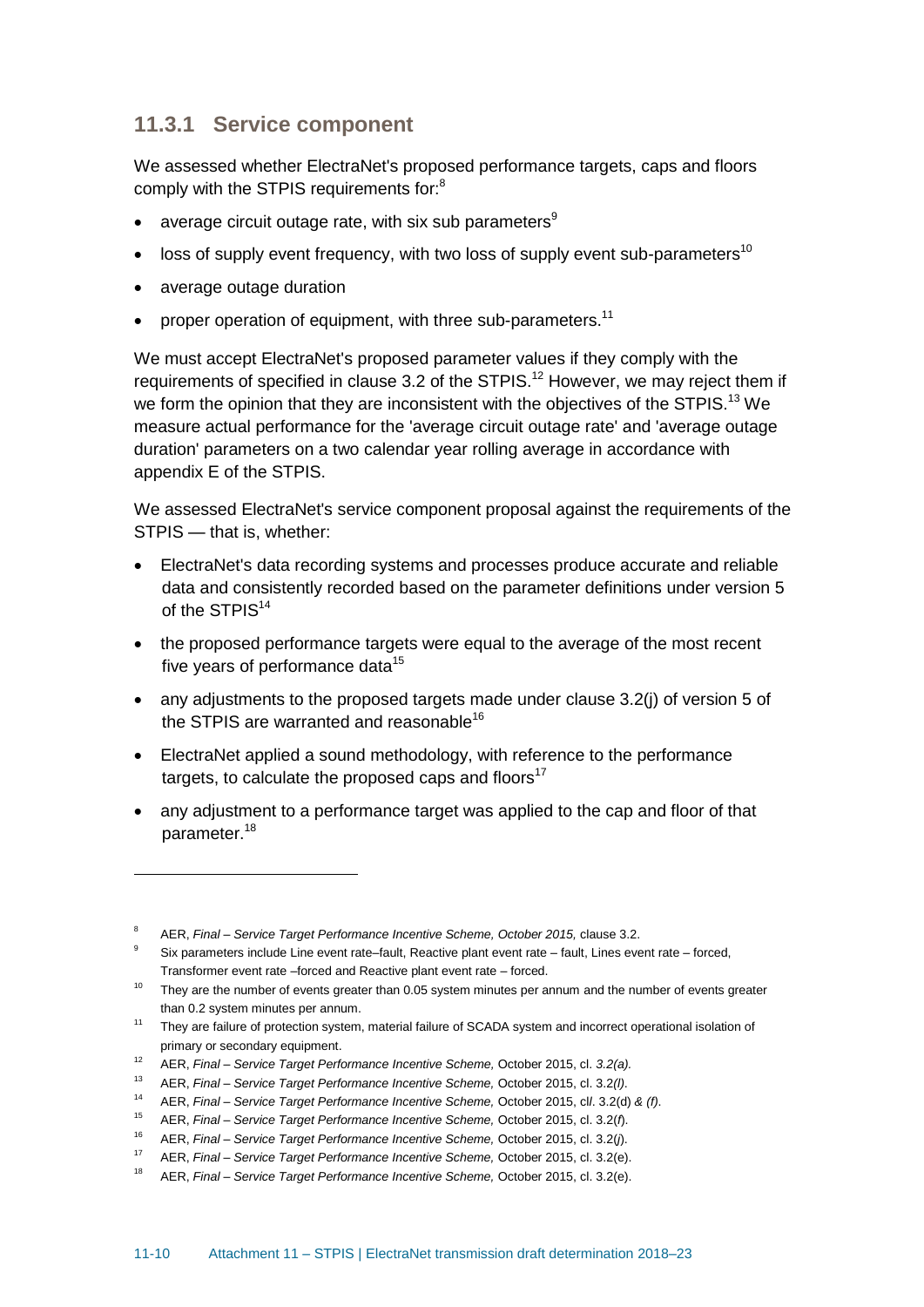We assessed the probability distributions applied by ElectraNet to calculate caps and floors to determine whether a sound methodology was used.

## <span id="page-11-0"></span>**11.3.2 Market Impact Component**

We assessed ElectraNet's market impact component proposal against the requirements of the STPIS — that is, whether:

- data used to calculate the market impact parameter is accurate and reliable, and consistently recorded based on the parameter definition in Appendix  $C^{19}$
- the proposed performance target was calculated in accordance with the requirements of clause 4.2(f) in version 5 of the STPIS
- the proposed unplanned outage event limit has been calculated in accordance with the requirements of clause 4.2(h) in version 5 of the STPIS
- the proposed dollar per dispatch interval has been calculated in accordance with clause 4.2(j) in version 5 of the STPIS.

Where ElectraNet's proposed values for the market impact parameter do not comply with the requirements of the STPIS or are otherwise inconsistent with the objectives of the scheme we will reject the proposed values and provide substitute performance targets that comply with the STPIS.<sup>20</sup>

## <span id="page-11-1"></span>**11.3.3 Network capability component**

We assessed ElectraNet's network capability component against the STPIS requirements to take into account:<sup>21</sup>

- 1. the likely effect of the priority project improvement on wholesale market outcomes, including inter-regional outcomes
- 2. the likely effect of the priority project improvement in ensuring that the transmission network can meet demand at an injection point without major network augmentation or replacement
- 3. whether the priority project improvement is appropriate, taking into account the forecast changes in demand at a relevant injection point
- 4. the benefits to consumers resulting from the priority project improvement
- 5. the extent to which a TNSP would be incentivised or required to undertake such a project under the NER or any other applicable regulatory obligations
- 6. the time taken for a project to have a net positive benefit

<sup>19</sup> AER, *Final – Service Target Performance Incentive Scheme,* October 2015, cl. 4.2(c).

<sup>20</sup> AER, *Final – Service Target* Performance Incentive Scheme, October 2015, cll 4.2(d) & (e).

<sup>21</sup> AER, *Final – Service Target Performance Incentive Scheme*, October 2015, cl. 5.2(l).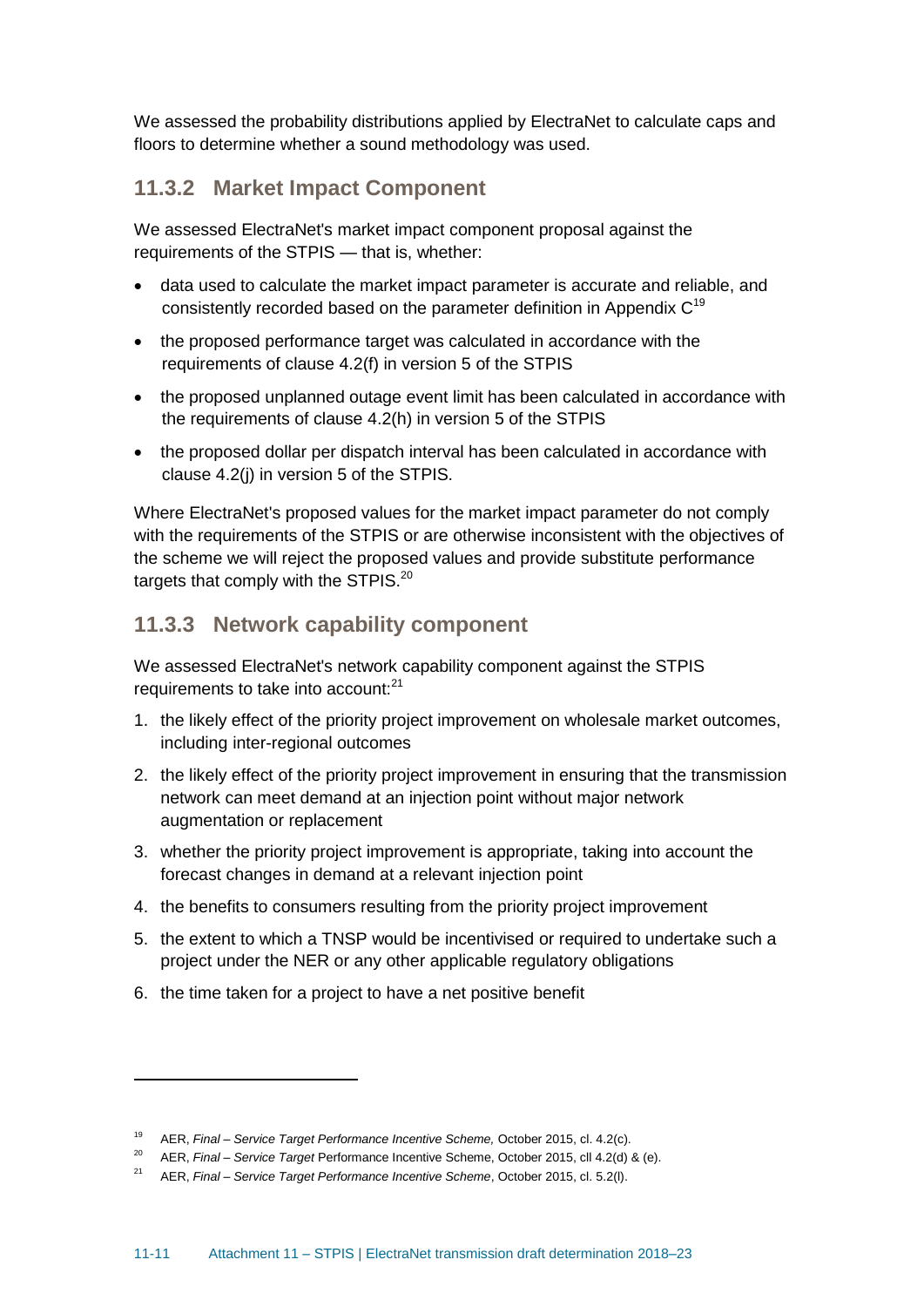- 7. any relevant information contained in the TNSP's most recent annual planning report
- 8. whether the average total expenditure of all the TNSP's priority projects in each regulatory year is not greater than 1 per cent of the TNSP's annual average maximum allowed revenue.

## <span id="page-12-0"></span>**11.3.4 Interrelationships**

The STPIS takes into account any other incentives provided for in the NER that TNSPs have to minimise capital or operating expenditure.<sup>22</sup> One objective of the STPIS is to encourage efficient expenditure by balancing the incentive to reduce actual expenditure with the need to maintain and improve reliability for customers and reduce the market impact of transmission congestion. $^{23}$ 

The STPIS interacts with the Capital Expenditure Sharing Scheme (CESS) and the opex Expenditure Benefit Sharing Scheme (EBSS). The STPIS allows us to adjust the performance targets of the service component for the expected effects on the TNSP's performance from any increases or decreases in the volume of capital works planned during the regulatory control period. $^{24}$  In conjunction with CESS and EBSS, the STPIS will ensure that:

- any additional investments to improve service quality are based on prudent economic decisions
- reductions in capex and opex are achieved efficiently, rather than at the expense of service levels to network users.

## <span id="page-12-1"></span>**11.4 Reasons for draft decision**

We will apply version 5 of the STPIS to ElectraNet in the next regulatory control period.

Our draft decision is based on the 2010–2016 audited data. For the final decision, we require ElectraNet to submit its 2017 data under version 5 of the STPIS with its revised revenue proposal.

## <span id="page-12-2"></span>**11.4.1 Service component**

Performance targets must equal the TNSP's average performance history over the past five years unless they are subject to adjustment under clause 3.2(i) or (j) of the STPIS.<sup>25</sup> We generally approve performance targets that are the arithmetic mean of the past five years' performance data.

 $22$  NER, cl. 6A.7.4(b)(5).

<sup>23</sup> AER, *Final – Service Target Performance Incentive Scheme,* October 2015, cl. 1.4(b)(3)

<sup>24</sup> AER, *Final – Service Target Performance Incentive Scheme,* October 2015*,* cl. 3.2(j).

<sup>25</sup> AER, *Final – Service Target Performance Incentive Scheme,* October 2015, cl. 3.2.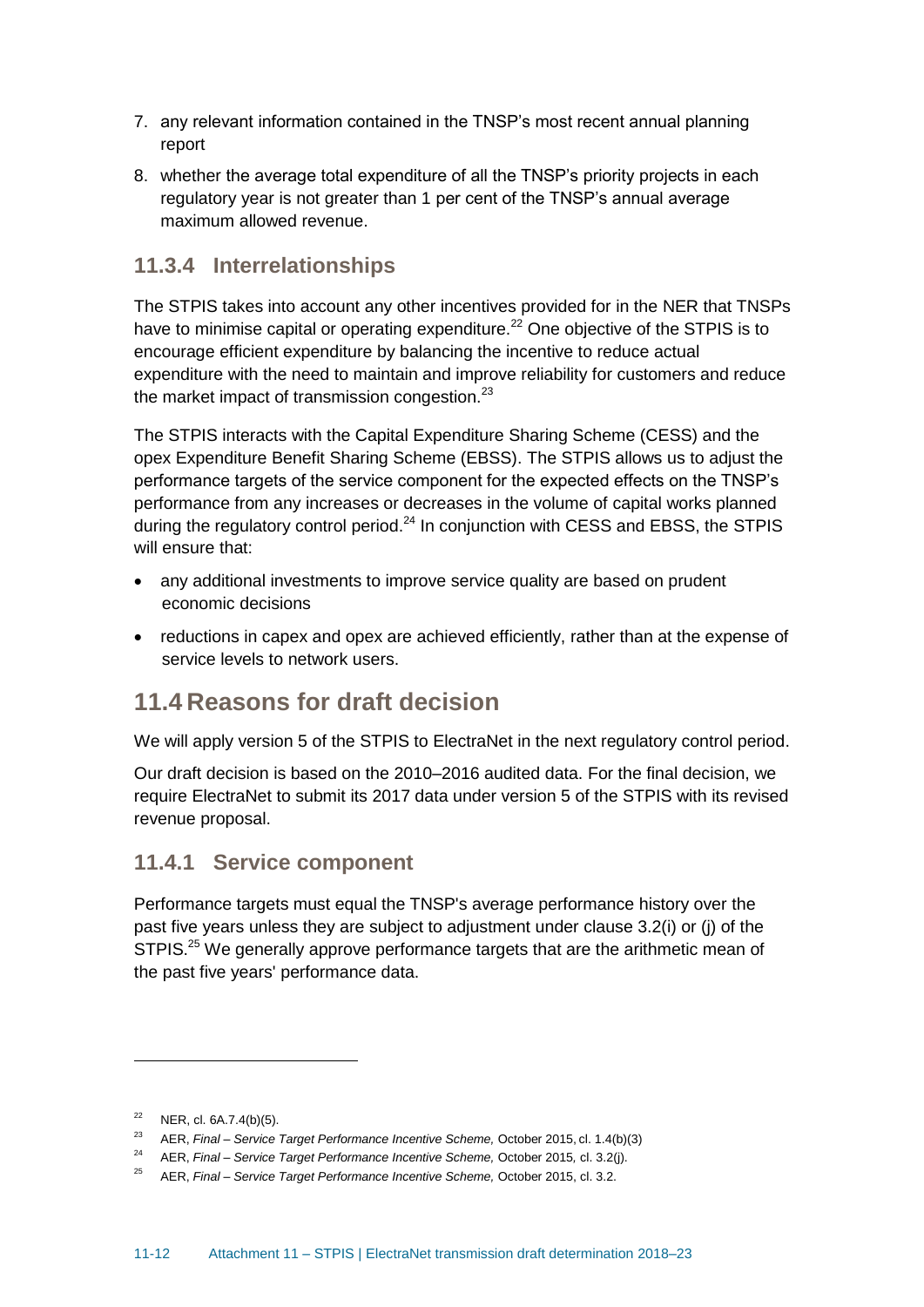We accept ElectraNet's performance targets for the next regulatory control period as these are consistent with the methodology outlined in version 5 of the STPIS.<sup>26</sup>

## <span id="page-13-0"></span>**11.4.2 Caps and floors**

Proposed caps and floors must be calculated with reference to the proposed performance targets using a sound methodology.<sup>27</sup> In the past, we have generally accepted approaches that use five years of performance data to determine a statistical distribution that best fits the data. We applied the caps and floors set at two standard deviations either side of the mean (if using a normal distribution), or at the 5th and 95th percentiles (if using a distribution other than the normal distribution).

The distribution selected to calculate the caps and floors for a particular parameter must be conceptually sound. Our principles for selecting a distribution to calculate caps and floors are as follows:

- the chosen distribution should reflect any inherent skewness of the performance data
- the distribution should not imply that impossible values are reasonably likely. For example, the distribution for an average circuit outage rate sub-parameter should not imply that values below zero per cent are reasonably likely
- discrete distributions should be used to represent discrete data. For example, a discrete distribution such as the Poisson distribution should be used when calculating caps and floors for loss of supply sub-parameters. Continuous distributions should not be used.

Historically, we have applied the Kolmogorov-Smirnov (K-S) fit (distance) statistic in our regulatory determinations to calculate the caps and floors. We do not consider the Anderson-Darling (A-D) approach to be a sound methodology for calculating caps and floors. We determine that we will apply the Kolmogorov-Smirnov (K-S) fit statistic to the selection of best-fit distribution to calculate ElectraNet's Services' caps and floors. This is consistent with our historical approach to calculating the caps and floors. The K-S statistic is based on the maximum difference between the sample distribution and the test distribution. As a refinement, the A-D statistic gives more weight to the tails of the distribution than the K-S test does. We consider the K-S fit statistic is to be preferred due to its simplicity, especially when there is no evidence to suggest the A-D fit statistic is more appropriate in this particular case. Further, with only five data points being available, we consider that placing more weight across the tail end (to the right)<sup>28</sup> by using the A-D statistical fit is an unsound methodology. $^{29}$ 

<sup>26</sup> ElectraNet, *Revenue proposal: Attachment 11 Service Target Performance Incentive Scheme*, 28 March 2017, p. 12.

<sup>27</sup> AER, *Final – Service Target Performance Incentive Scheme,* October 2015, cl. 3.2(e).

<sup>28</sup> WSP Parsons Brinckerhoff, *ELECTRANET Fitting probability distribution curves to reliability data 2015/16*, February 2017, p. 5.

<sup>29</sup> AER, *Final – Service Target Performance Incentive Scheme*, October 2015, cl. 3.2(e).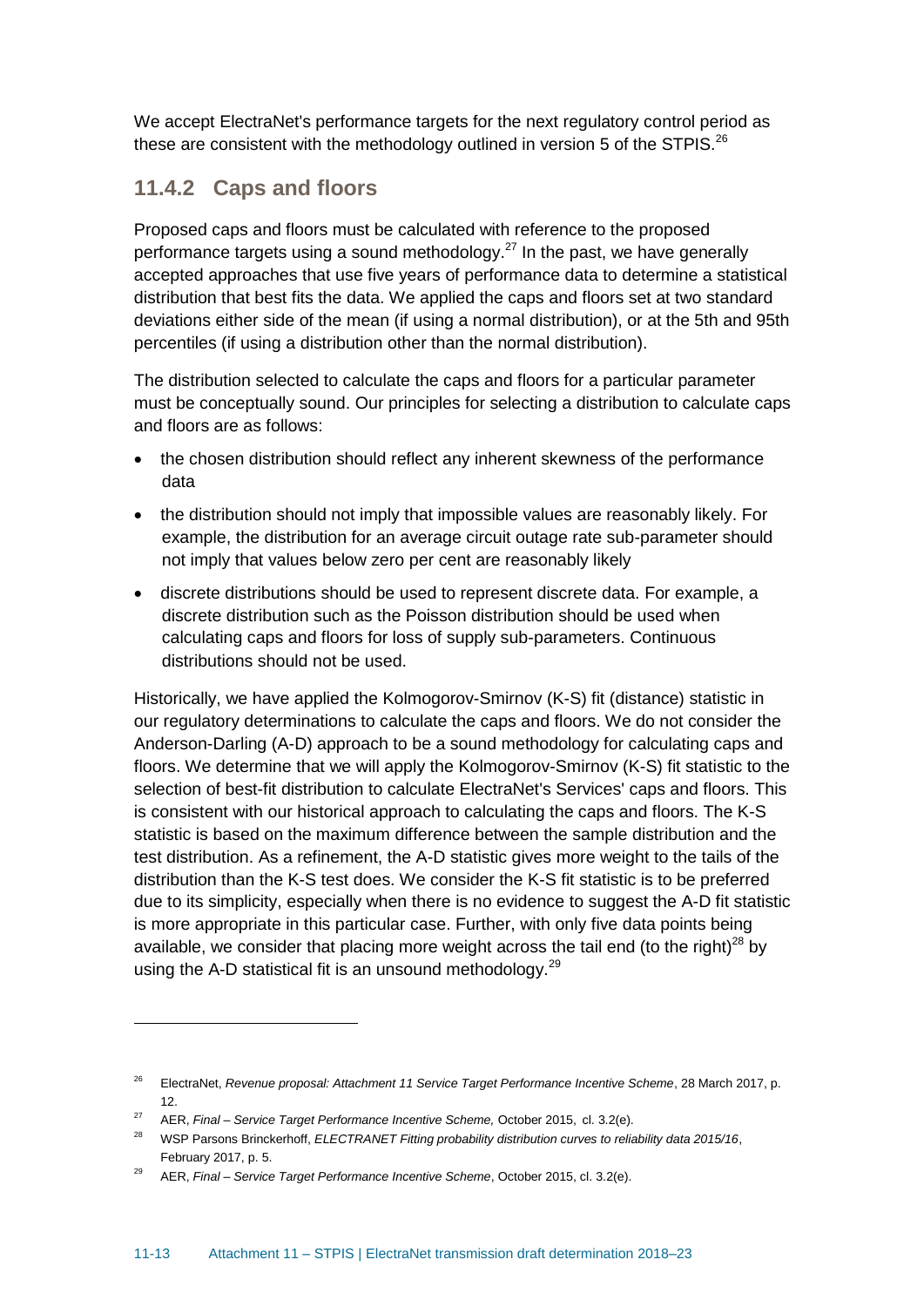Furthermore, ElectraNet's approach on skewness of the distribution appears to be inconsistent. For the parameter "Transmission line outage – fault", ElectraNet chose a distribution that has the same skew direction as the input data. Whereas, "Transformer outage – forced outage", ElectraNet chose a distribution that does not have the same direction of skew as the underlying data. For the parameter "Material failure of SCADA", ElectraNet has proposed the Geometric distribution, which had the second lowest Akaike information criterion but provided no reason for doing so. We are not aware of a conceptual reason to prefer the Geometric distribution given this parameter is counting the arrival rate of relatively rare events. Consequently, we consider the Poisson distribution is appropriate because it is the distribution with the lowest Akaike information criterion.

[Table 11-1](#page-6-0) sets out the caps and floors derived from our approach as discussed above.

## <span id="page-14-0"></span>**11.5 Market impact component**

The performance target to apply from April 2018, based on the average performance of the median five years from 2010–16, is at [Table 11-2.](#page-7-0)

#### **Performance target**

The performance target is calculated in accordance with clause 4.2(f) of version 5 of the STPIS by:

- calculating the raw performance target which is equal to its average annual performance history against the market impact parameter for the median five out of seven preceding calendar years
- calculating 17 per cent of the raw performance target
- adjusting the annual performance history of ElectraNet's for the seven preceding calendar years by limiting the impact of market impact parameter counts associated with unplanned outages to 17 per cent of the raw performance target
- using the adjusted performance history to calculate the performance target, which is the average adjusted annual performance history of the median five out of seven preceding calendar years

In accordance with this methodology, ElectraNet proposed:

- 1. A raw performance target (M) of 4910.8 DIs
- 2. An unplanned outage event limit of (17% of M) of 834.8 DIs and
- 3. An adjusted performance count of 4910.8.

We do not accept ElectraNet's proposed performance target for the market impact parameter, for the following reasons:

Within its calculation of the 2018–23 raw performance target (M), ElectraNet had included 10 309 counts for the Frequent Control Ancillary Service (FCAS) constraints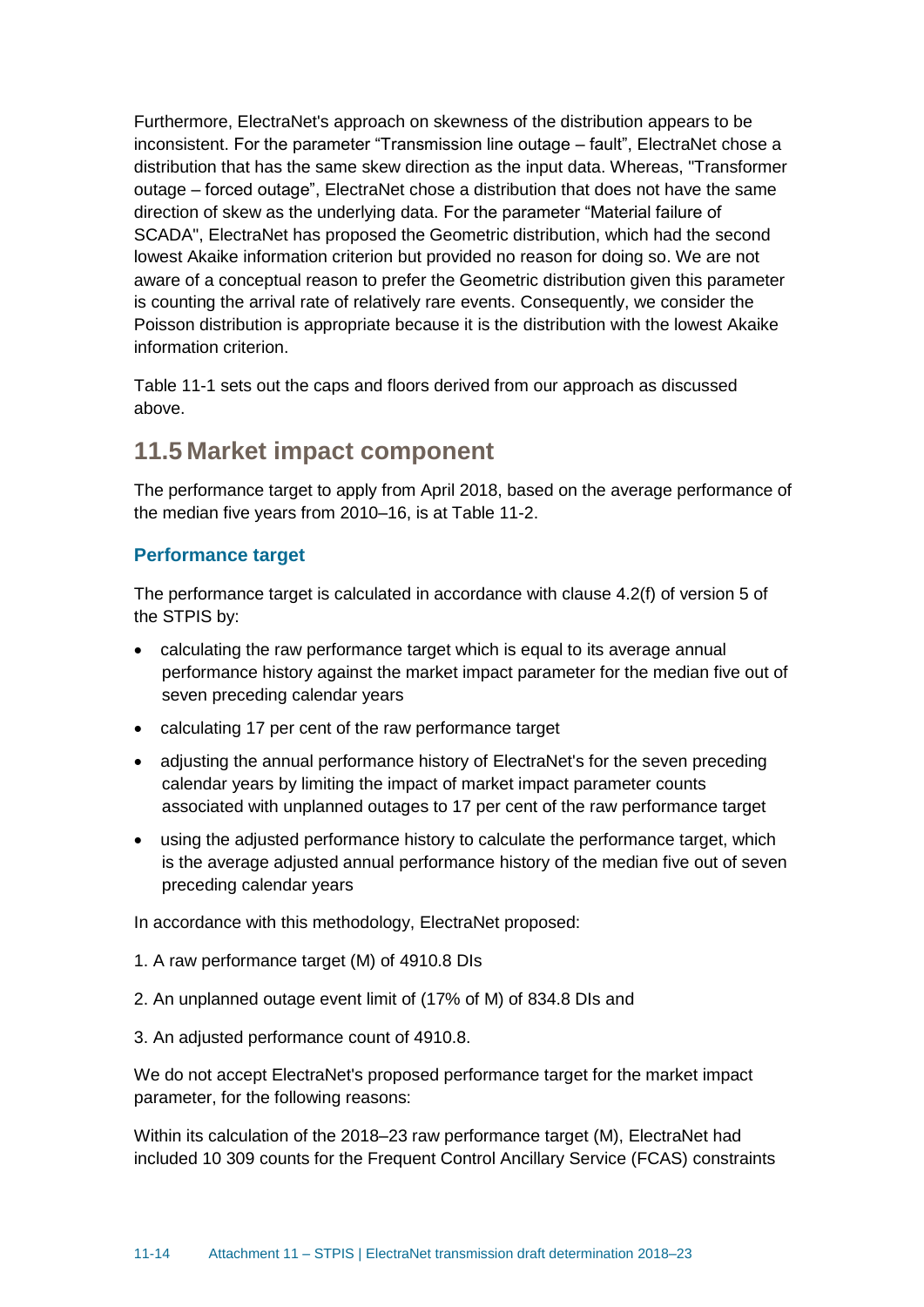(F\_S+LREG\_0035 and F\_S+RREG\_0035). These DIs are set out in [Table 11-5.](#page-16-0) We have excluded these DIs from the basis of the 2018–23 raw performance target (M) as a Force Majeure Exclusion, for reasons set out later. Accordingly, we have recalculated ElectraNet's 'unplanned outage event limit' and adjusted performance count.

Our draft decision, therefore, is to substitute the proposed value of 4910.8 dispatch intervals with 4100 dispatch intervals as per [Table 11-4.](#page-15-0)

| Year                         |         | <b>ElectraNet proposal</b> |        | <b>AER</b> |           |                  | <b>Adjusted</b> |           |
|------------------------------|---------|----------------------------|--------|------------|-----------|------------------|-----------------|-----------|
|                              | Planned | Unplanned                  | Total  | Planned    | Unplanned | <b>Raw Total</b> | Unplanned       | Adj Total |
| 2010                         | 1,611   | 179                        | 1,790  | 1,611      | 179       | 1,790            | 179             | 1,790     |
| 2011                         | 1,319   | 43                         | 1,362  | 1,319      | 43        | 1,362            | 43              | 1,362     |
| 2012                         | 4,078   | 177                        | 4,255  | 4,078      | 177       | 4,255            | 177             | 4,255     |
| 2013                         | 2,362   | 103                        | 2,465  | 2,362      | 103       | 2,465            | 103             | 2,465     |
| 2014                         | 87      | 9                          | 96     | 87         | 9         | 96               | 9               | 96        |
| 2015                         | 17,237  | 871                        | 18,108 | 9,926      | 871       | 10,797           | 703             | 10,629    |
| 2016                         | 13,862  | 820                        | 14,682 | 10,888     | 806       | 11,694           | 703             | 11,591    |
| Raw Target                   |         |                            | 4,911  |            |           | 4,134            |                 |           |
| Unplanned outage event limit |         |                            | 835    |            |           | 703              |                 |           |
| <b>Revised Target</b>        |         |                            |        |            |           |                  |                 | 4,100     |

#### <span id="page-15-0"></span>**Table 11-4 Draft decision —MIC parameter values for 2017/18–2022/23**

Note (a) The value of the performance target (T) for the market impact parameter is set in the revenue determination and is based on the TNSP's average performance over the most recent seven calendar years, excluding the maximum and the minimum performance measure.

## **Treatment of FCAS constraints arising from AEMO operational changes**

AEMO's approach to managing system security in South Australia (SA) during outages on the Heywood interconnector changed in 2015. Now, AEMO requires 35 MW of regulation FCAS to be sourced locally whenever a single contingency could result in SA becoming an island as a result of a separation event. That is, the new policy requires that the regulation FCAS constraints (F\_S+LREG\_0035 and F\_S+RREG\_0035) will be invoked for all circumstances where a single contingency would island SA.

Under the STPIS (version 5) the AER has the discretion to exclude the impact of force majeure events from the performance measure. $30$  A force majeure event is any event,

<sup>30</sup> AER, *Final – Service Target Performance Incentive Scheme*, October 2015, Appendix C.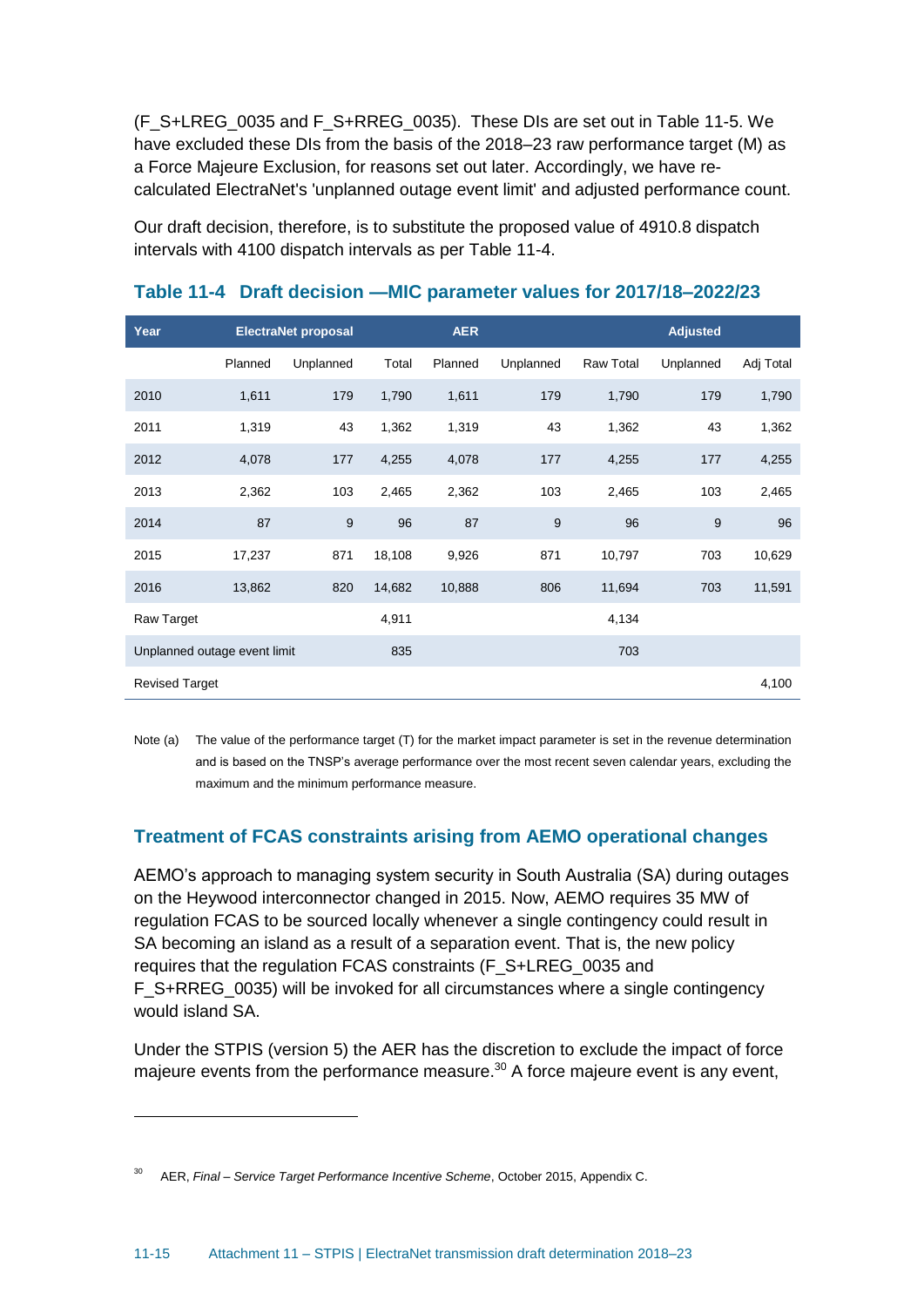act or circumstances, or combination of event, acts and circumstances which is beyond the reasonable control of the TNSP. $31$  For the present purpose of applying the MIC, we have excluded DIs arising from AEMO's new policy under the force majeure clause on the basis that ElectraNet must comply with the new requirement and there is no evidence at this point in time to indicate that ElectraNet is in a position to control the impact of those requirements upon its performance.

TNSP's are bound by the directions of AEMO as the market operator. AEMO's new policy appears to have been implemented to address a system security situation that was previously unforeseen. This is consistent with AEMO's statutory functions "to maintain and improve system security".<sup>32</sup> Whilst AEMO's policy could materially impact a ElectraNet's performance in the long term, we consider that in the short term, it is likely that ElectraNet will not be able to prevent or reduce the impact of the this policy change by adopting better practices.

We recognise that ElectraNet may be concerned that the new operating conditions would not be accounted for in the target for 2018–23, because the target will be based on its performance prior to AEMO's change in FCAS policy. Hence, ElectraNet has included 2998 DIs (in 2016) and 7311 DIs (in 2015) for the Frequent Control Ancillary Service (FCAS) constraints (F\_S+LREG\_0035 and F\_S+RREG\_0035) in its 2018–23 performance target calculation.<sup>33</sup> However, we consider that it is appropriate to exclude these DIs because, at this stage, they are of a kind that is beyond ElectraNet's reasonable control. Accordingly, we have removed these DIs from the calculation of the performance target for 2018–23.

<span id="page-16-0"></span>

| Table 11-5 FCAS 35MW requirement that ElectraNet had included in its |
|----------------------------------------------------------------------|
| 2018–23 raw performance target                                       |

| <b>Constraint ID</b> | 2015 | 2016  | <b>Total</b> |
|----------------------|------|-------|--------------|
| F S+LREG 0035        | 3698 | 1499^ | 5197         |
| F S+RREG 0035        | 3613 | 1499^ | 5112         |
| Total                | 7311 | 2998  | 10 309       |

^ ElectraNet shared some of these with AusNet Services as a coordinated outage, so it applied a weighting of 0.5 to 582.5DIs for each constraint.

That said, we will continue to review the ability of ElectraNet to mitigate the impact of the FCAS operational changes (F\_S+LREG\_0035 and F\_S+RREG\_0035) in the annual compliance process and may further reassess the setting of ElectraNet's targets at the end of the 2018–23 regulatory control period. Hence, we may establish

<sup>31</sup> AER, *Final – Service Target Performance Incentive Scheme*, October 2015, Appendix G.

 $32$  Section 49(1) of the National Electricity Law.

 $33$  Because of the averaging method, the 2015 data is not included in the median 5 years used to calculate the 2018– 23 target.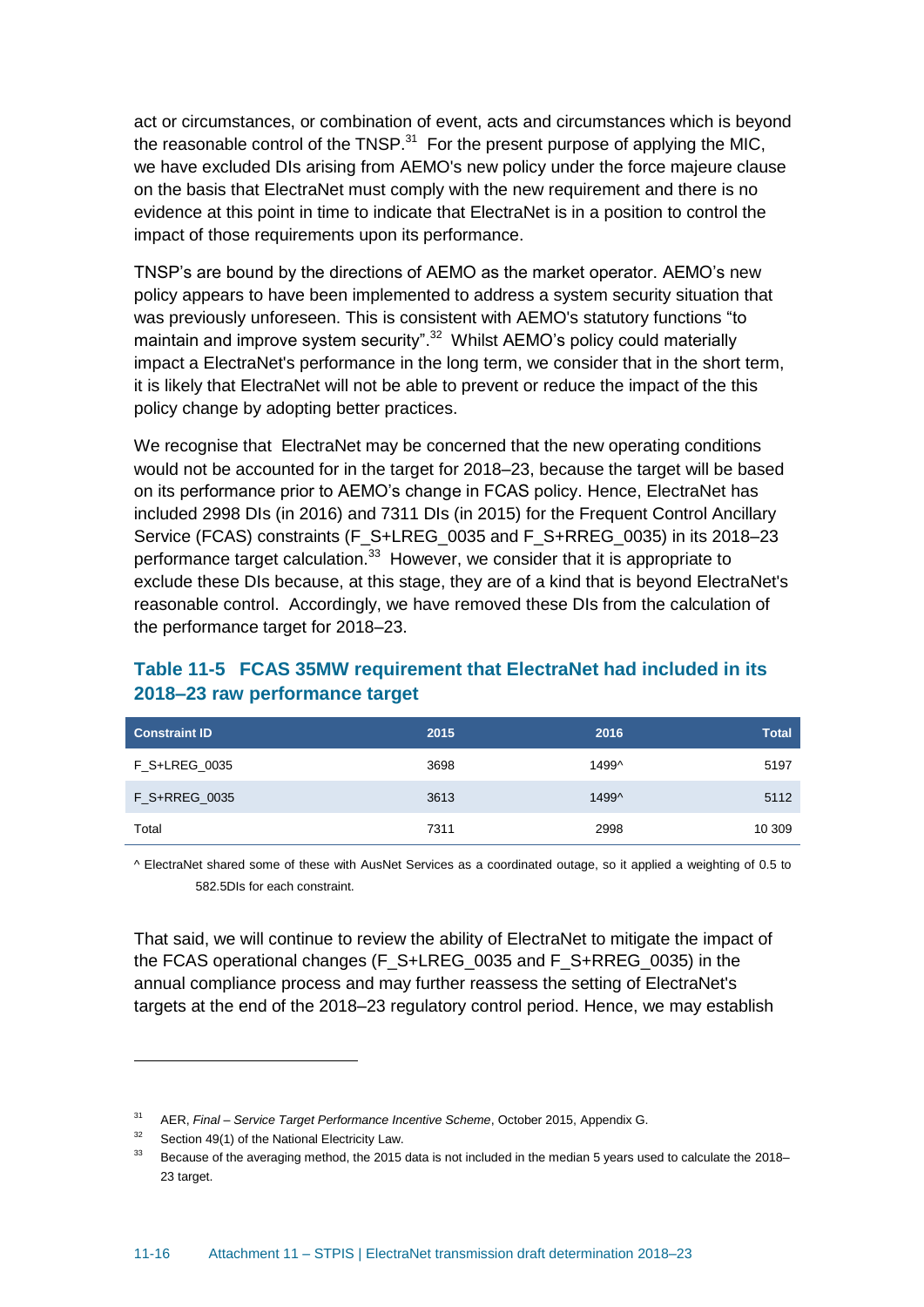an appropriate target based on the new policy for the 2023 –28 regulatory control period.

We also consider that, if AEMO does change its Power System management policy during 2018–23, then we will review the case for exclusion against the force majeure factors during the annual compliance process. Our consideration will include the degree to which ElectraNet could foresee and mitigate the impact. We also expect that ElectraNet will be able to develop strategies to respond to the new FCAS policy over the forthcoming regulatory period.

## **Setting unplanned outage limit**

Regarding the setting of the unplanned outage limit, we confirm that the unplanned outage event limit is an annual cap that is to be applied to the annual total DIs attributable to unplanned outages in each year of the forthcoming period.

ElectraNet had proposed a limit of 835 DIs. Because we excluded the F\_S+LREG\_0035 and F\_S+RREG\_0035 constraints from the raw data, the unplanned outage limit is reduced to 703 DIs and the adjusted Revised Target becomes 4100 DIs.

## <span id="page-17-0"></span>**11.6 Network capability component**

## **11.6.1.1 Revenue forecasts for priority projects**

ElectraNet's regulatory proposal and building block included revenue forecasts for the Network Capability Incentive Component. ElectraNet stated that for transparency purposes it felt it appropriate to ensure that all reasonably likely costs to customers in the forthcoming regulatory period be represented in its overall revenue and pricing outlook for presentation purposes.<sup>34</sup>

We do not agree with ElectraNet's proposed approach. We consider that the building block model only includes approved building block revenue. However, NCIPAP incentive payments or clawbacks for an approved plan under the STIPIS are subject to annual approval by the AER at the end of the regulatory period, and become part of the approved MAR at that time for the relevant regulatory year. As such, it is not accurate to recognise projects and payments for projects that have not occurred or been approved in the building block.

ElectraNet can disclose the NCIPAP payments for transparency purposes, as it see fit once the annual STPIS outcomes has been approved.

## **11.6.1.2 System Security Expenditure**

The submission from the Consumer Challenge Panel sub panel 9 (CCP) recommended a review of the Network Capability Projects to account for the South

<sup>34</sup> ElectraNet, *AER information request #009 - STPIS - ElectraNet's NCIPAP revenue forecast*, 8 August 2017, p. 5.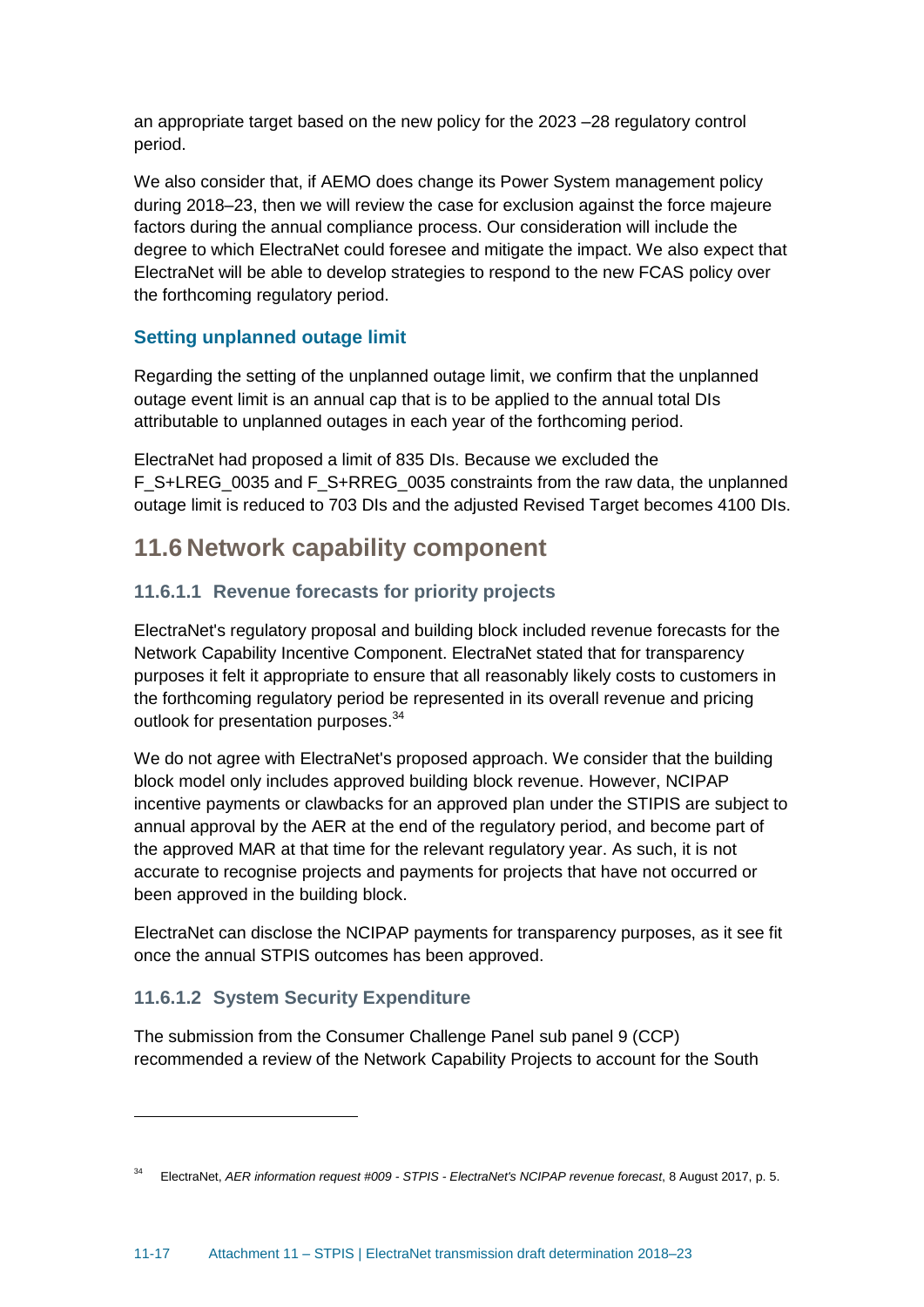Australian Energy Transformation Regulatory Investment Test for Transmission (RIT-T). Further, the CCP considered the existing assumptions of market benefits drawn from the 2012 Heywood Interconnector upgrade RIT-T should be tested for relevance; noting that there have been significant changes in market conditions since that time.<sup>35</sup>

We note that following the Heywood interconnector upgrade, the interconnector is capable of transmitting 650 MW in either direction. However, the transmission network constraints in SA prevent ElectraNet and/or AEMO from fully utilising the interconnector's available capacity. ElectraNet's NCIPAP projects are intended to address the constraints to improve market access to low cost generation.

The recent announcement of the South Australian Energy Transformation, if implemented, would improve energy security and price outcomes in South Australia. However, we expect that those anticipated changes would have immaterial impact on the benefits of ElectraNet's proposed NCIPAP projects. Those proposed NCIPAP projects are intended to increase the intra-regional power transfer capacity, and consequently the interregional power transfer capacity. We consider that, while the new SA Government energy transformation policies may allow South Australia to rely less on the Heywood interconnector under some operational conditions, South Australia would still need the full Heywood interconnector capacity for import and export at times.

Where, South Australia's generation output exceeds its demand, the excessive output would need to be exported to other states. The export capacity is currently limited by South Australia's transmission network's intraregional transfer capacity. The proposed projects are aimed at increasing the intraregional transfer capacity so that the full interconnector capacity of Heywood can be accessed by South Australian generators.

#### **11.6.1.3 Priority projects**

We accept ElectraNet's NCIPAP with a total expenditure of \$17 million (\$ real 2017/18). The average total expenditure of the priority projects outlined in each regulatory year is not greater than 1 per cent of ElectraNet's average annual maximum allowed revenue as required by clause 5.2(b)(vi) of the STPIS. These projects were also endorsed by the Australian Energy Market Operator in its role of reviewing ElectraNet's NCIPAP.<sup>36</sup>

<sup>35</sup> Consumer Challenge Panel Sub Panel 9, *Submission to the Australian Energy Regulator (AER) Response to proposals from ElectraNet for a revenue reset for the 2018-23 regulatory period*, 12 July 2017, pp. 32–33.

<sup>36</sup> AEMO, *AEMO review of ElectraNet's Network Capability Incentive Parameter Action Plan (NCIPAP) for 1 July 2018 to 30 June 2023*, March 2017, pp. 1–3.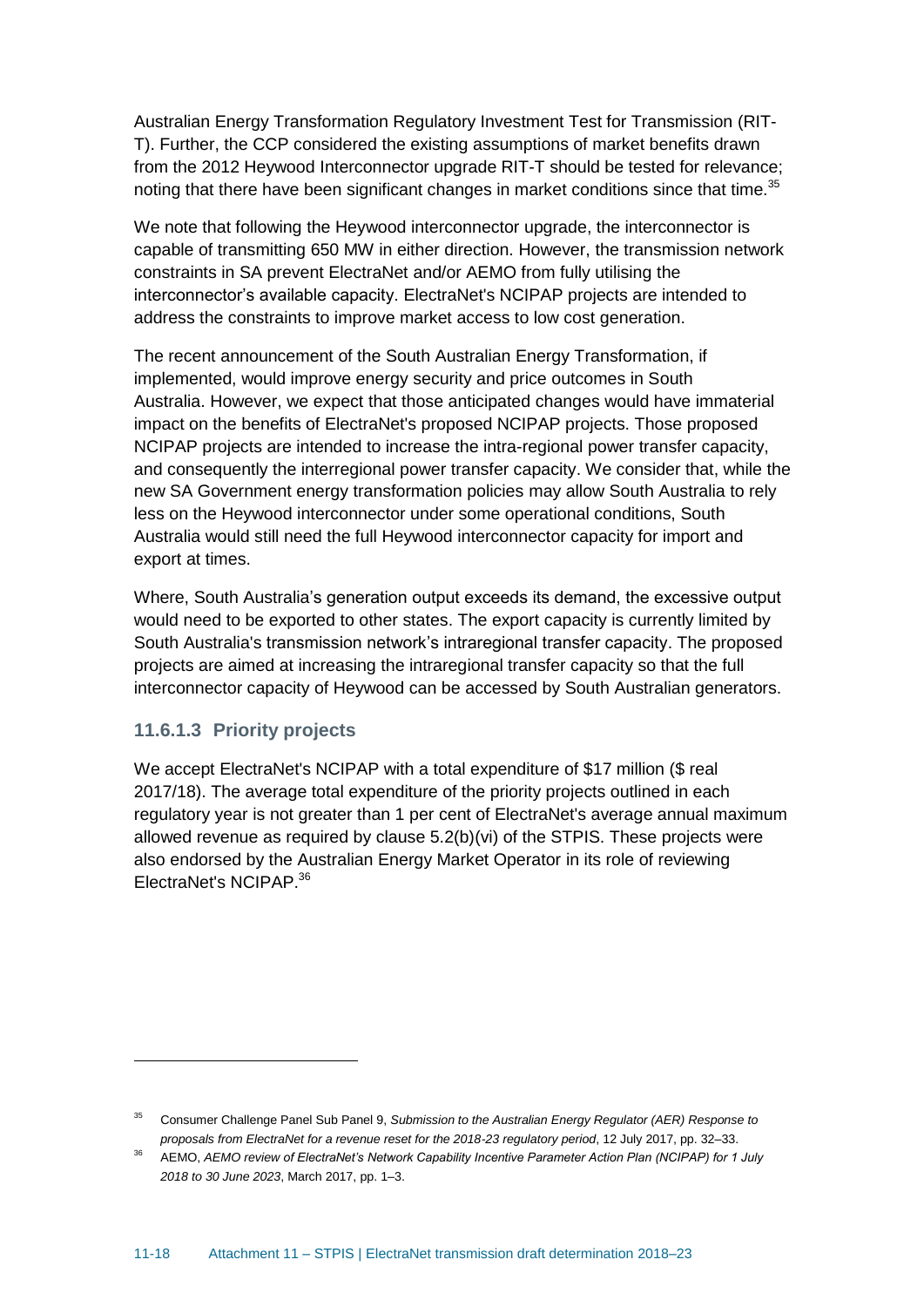#### **South East – Tungkillo 275 kV dynamic line ratings**

This project would apply dynamic line ratings on the lines in the Heywood interconnector corridor, resulting in moderate increase of interconnector capacity under favourable weather conditions. The estimated cost is \$0.1 million.<sup>37</sup>

ElectraNet will install weather stations along the Heywood interconnector transmission corridor to collect and feed live weather data (temperature, wind speed and direction, solar radiation data) into its SCADA system, and implement algorithms to determine real-time dynamic ratings.<sup>38</sup>

ElectraNet's estimated the annual benefit of \$0.8 million resulting from increases in the line ratings. We accept this view because this project is likely to produce positive impacts on South Australian spot prices and provide net benefits to South Australian consumers.

AEMO agreed with ElectraNet on its assessment of project need, improvement targets, likely material benefits, and ranking of this priority project.<sup>39</sup>

Consequently, we approve this priority project as it facilitates improvements in the capability of transmission asset.<sup>40</sup>

#### **Removal of plant limits on Robertstown to Davenport lines**

This project will remove and replace plant rated lower than the design capability of the conductors the Robertstown to Davenport lines—where existing plant ratings have constrained the full use of line capacities. This work would increase the intra-regional transfer capacity with an estimated cost is \$1.3 million.<sup>41</sup>

ElectraNet estimated the annual benefit of \$6.2 million resulting from improved access to low cost generation.<sup>42</sup> We accept this view because the project is likely to generate a positive net outcome in a relatively short period.

AEMO agreed with ElectraNet on its assessment of project need, improvement targets, likely material benefits, and ranking of this priority project. $43$ 

<sup>37</sup> ElectraNet, *Revenue Proposal 2019 -2023, Attachment 11 - Appendix A Network Capability Incentive Parameter Action Plan*, 28 March 2017, pp. 12–14.

<sup>38</sup> AEMO, *AEMO review of ElectraNet's Network Capability Incentive Parameter Action Plan (NCIPAP) for 1 July 2018 to 30 June 2023*, March 2017, p. 2.

<sup>39</sup> AEMO, *AEMO review of ElectraNet's Network Capability Incentive Parameter Action Plan (NCIPAP) for 1 July 2018 to 30 June 2023*, March 2017, p. 2.

<sup>40</sup> AER, *Final – Service Target Performance Incentive Scheme*, October 2015, cl. 5.2(l).

<sup>41</sup> ElectraNet, *Revenue Proposal 2019 -2023, Attachment 11 - Appendix A Network Capability Incentive Parameter Action Plan*, 28 March 2017, pp. 15–17.

<sup>42</sup> AEMO, *AEMO review of ElectraNet's Network Capability Incentive Parameter Action Plan (NCIPAP) for 1 July 2018 to 30 June 2023*, March 2017, p. 2.

<sup>43</sup> AEMO, *AEMO review of ElectraNet's Network Capability Incentive Parameter Action Plan (NCIPAP) for 1 July 2018 to 30 June 2023*, March 2017, p. 2.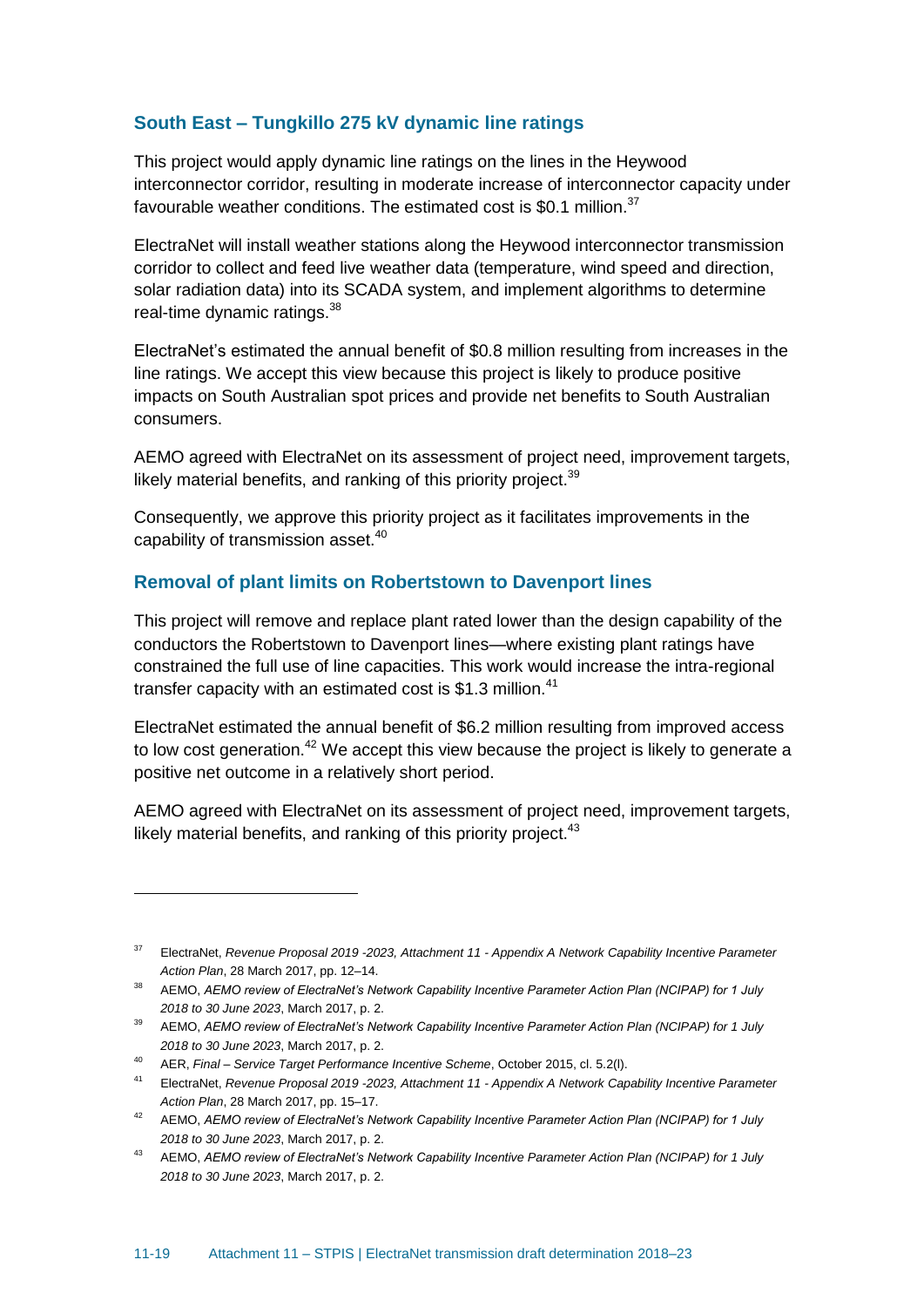Consequently, we approve this priority project as it facilitates improvements in the capability of transmission asset.<sup>44</sup>

#### **Transformer management relay uprating program**

This project will install DR-E3 transformer management relays and condition monitoring equipment to the two 275/132 kV transformers at Robertstown, with an estimated cost of \$0.5 million.<sup>45</sup>

ElectraNet estimated the annual benefit of \$0.24 million resulting from the increase in export capacity through Murray link interconnector. This is likely to benefit both South Australian low cost generators (e.g. wind farms) and other TNSPs in the interconnected regions.<sup>46</sup>

AEMO agreed with ElectraNet on its assessment of project need, improvement targets, likely material benefits, and ranking of this priority project. $47$ 

We consider the estimated costs to be low for the anticipated benefits and the project is likely to deliver net wholesale market benefit. Consequently, we approve this priority project as it facilitates improvements in the capability of transmission asset.<sup>48</sup>

#### **Constraint formulation improvement investigation**

This project to review existing network limit search program (AULimit) to support other power system analysis software packages and improve the accuracy of the limit derivation methodology. The project cost will be \$0.2 million in capex and \$0.1 million in opex.<sup>49</sup>

ElectraNet estimated the annual benefit of the project to be \$0.3 million and should improve the accuracy of ElectraNet's limit calculation methodology to enable lower constraint equation margins, and therefore increases transfer limits by 10MW.<sup>50</sup>

AEMO agreed with ElectraNet on its assessment of project need, improvement targets, likely material benefits, and ranking of this priority project. $51$ 

<sup>44</sup> AER, *Final – Service Target Performance Incentive Scheme*, October 2015, cl. 5.2(l).

<sup>45</sup> ElectraNet, *Revenue Proposal 2019 -2023, Attachment 11 - Appendix A Network Capability Incentive Parameter Action Plan*, 28 March 2017, pp. 17–19.

<sup>46</sup> AEMO, *AEMO review of ElectraNet's Network Capability Incentive Parameter Action Plan (NCIPAP) for 1 July 2018 to 30 June 2023*, March 2017, p. 2.

<sup>47</sup> AEMO, *AEMO review of ElectraNet's Network Capability Incentive Parameter Action Plan (NCIPAP) for 1 July 2018 to 30 June 2023*, March 2017, p. 2.

<sup>48</sup> AER, *Final – Service Target Performance Incentive Scheme*, October 2015, cl. 5.2(l).

<sup>49</sup> ElectraNet, *Revenue Proposal 2019 -2023, Attachment 11 - Appendix A Network Capability Incentive Parameter Action Plan*, 28 March 2017, pp. 17–19.

<sup>50</sup> AEMO, *AEMO review of ElectraNet's Network Capability Incentive Parameter Action Plan (NCIPAP) for 1 July 2018 to 30 June 2023*, March 2017, p. 2.

<sup>51</sup> AEMO, *AEMO review of ElectraNet's Network Capability Incentive Parameter Action Plan (NCIPAP) for 1 July 2018 to 30 June 2023*, March 2017, p. 2.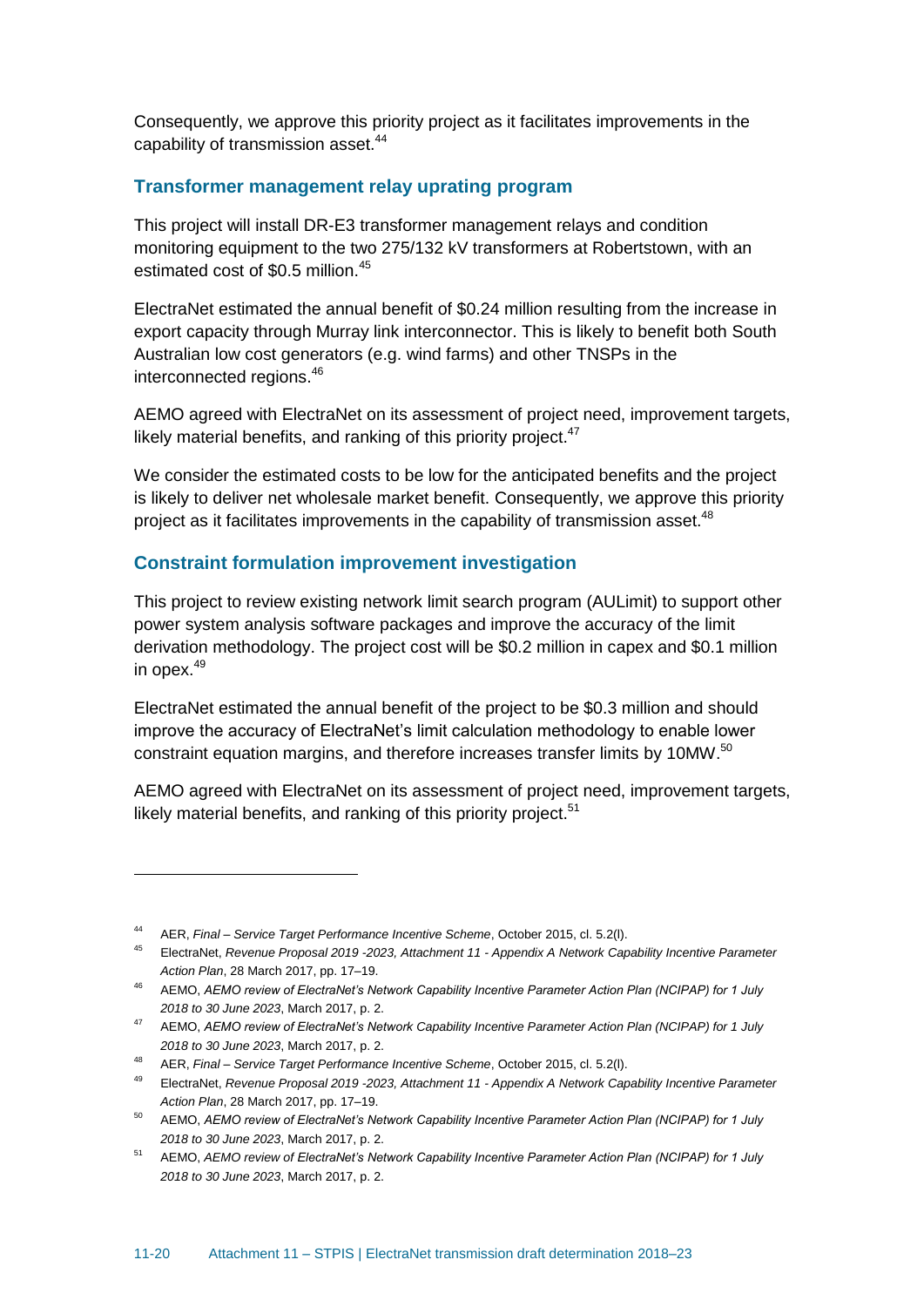We approve this project as it is likely to deliver a net benefit in term of reducing network constraints, hence better access to low cost generations. <sup>52</sup>

#### **South East 275 kV capacitor bank**

This project is to install an additional 100MVAr capacitor bank at an estimated cost of  $$3.5$  million.<sup>53</sup>

ElectraNet submitted that the additional reactive support is to address voltage and transient stability limits along the Heywood interconnector transmission corridor. ElectraNet also submits that this should support increased power flow to achieve the 650MW Heywood interconnector limit with an estimated annual benefit of \$1 million.<sup>54</sup>

We consider that it would be appropriate for ElectraNet, as the transmission service provider, to address the voltage support/reactive shortage through its capital expenditure program. We also note that ElectraNet has obligations under clause 4.3.4 of the NER in relation to system security. AEMO supports ElectraNet's assessment of the project need, improvement targets, likely material benefits and the ranking of this priority project.<sup>55</sup>

We approve this project under the NCIPAP as it is likely to deliver a net benefit in term of reducing network constraints, hence better access to low cost generations. <sup>56</sup>

#### **Smart Wires PowerLine Guardian trial**

This project would install a proprietary product from Smart Wires to reduce line impedance, which in turn should increase line capacity.

Smart Wires products are design to regulate power line flows. It is use to increase network transfer capacity and avoid network constraint binding. For example, in transmission networks, there are situations where the load on one power line reaches operational limit and imposes a power transfer constraint while other lines operating in parallel are underutilised. In these situations, Smart Wire devices may be used to transfer load from the fully loaded power line to other underutilised lines, avoiding a pending network constraint.

We consider that if this trial were successful, it would present a potentially low cost solution for TNSPs to manage network constraints, and avoid or defer major capital expenditure that would otherwise be required to address the constraint. We consider that this trial has a potential to reduce capital expenditure in the long term.

<sup>52</sup> AER, *Final – Service Target Performance Incentive Scheme*, October 2015, cl. 5.2(l).

<sup>53</sup> ElectraNet, *Revenue Proposal 2019 -2023, Attachment 11 - Appendix A Network Capability Incentive Parameter Action Plan*, 28 March 2017, pp. 21–23.

<sup>54</sup> AEMO, *AEMO review of ElectraNet's Network Capability Incentive Parameter Action Plan (NCIPAP) for 1 July 2018 to 30 June 2023*, March 2017, p. 3.

<sup>55</sup> AEMO, *AEMO review of ElectraNet's Network Capability Incentive Parameter Action Plan (NCIPAP) for 1 July 2018 to 30 June 2023*, March 2017, p. 2.

<sup>56</sup> AER, *Final – Service Target Performance Incentive Scheme*, October 2015, cl. 5.2(l).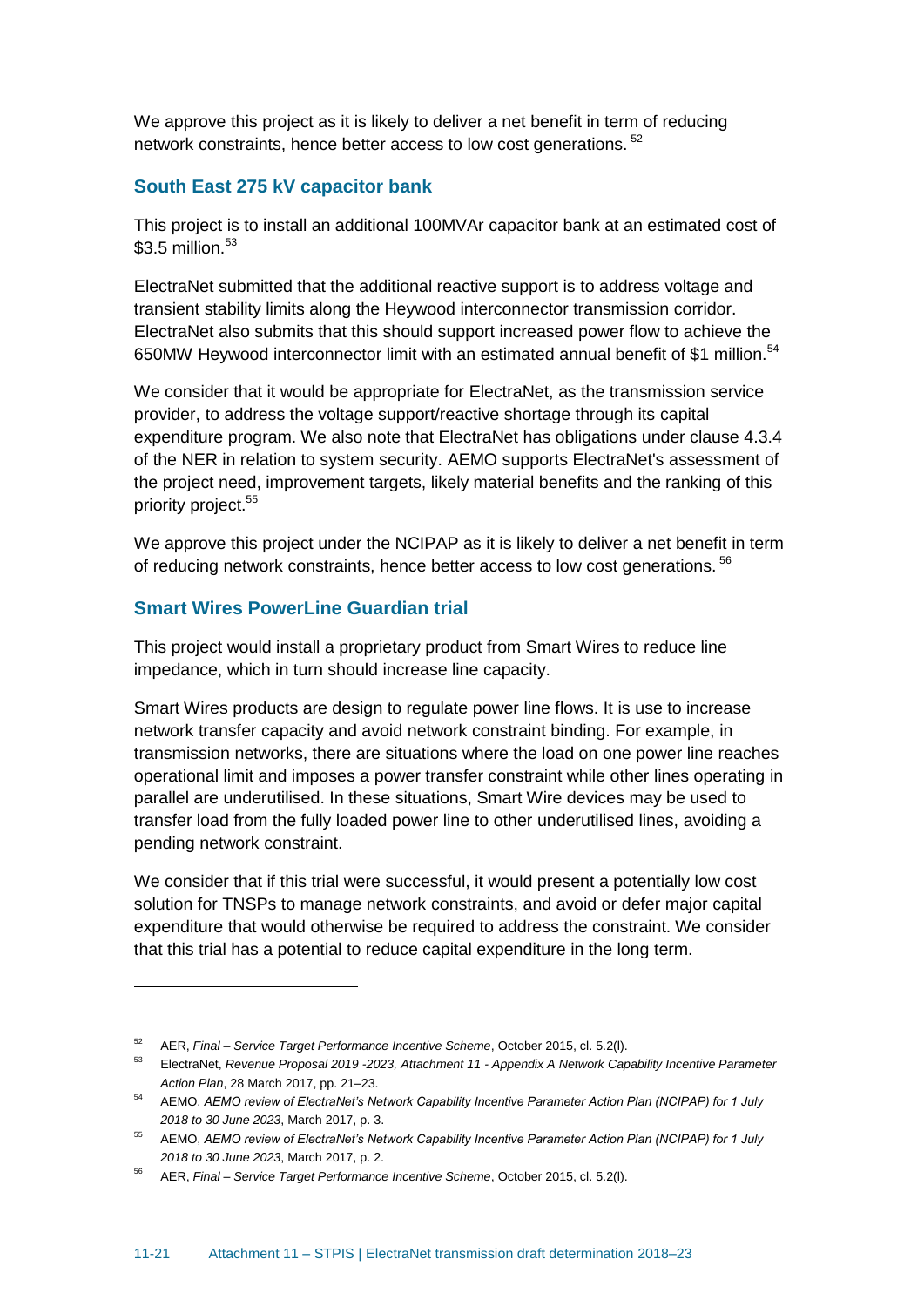We also note that AEMO agreed with ElectraNet on its assessment of project need, improvement targets, likely material benefits, and the ranking of this priority project.<sup>57</sup>

Hence, we accept this priority project because, despite some level of uncertainty that it will meet the STPIS requirement to facilitate improvements in the capability of transmission assets, this has significant cost saving potential for all users. <sup>58</sup>

#### **Tailem Bend to Cherry Gardens tie in**

This project would populate one additional diameter at Tungkillo by tying in the Tailem Bend - Cherry Gardens 275 kV line with an estimated cost of \$5.3 million.<sup>59</sup>

ElectraNet claimed that this work would improve voltage angle and voltage stability at Tungkillo, and as a result, increase Heywood Interconnector capacity utilisation by 10 MW. It estimated the annual benefit in a range of \$0.2 to \$0.5 million.<sup>60</sup>

We consider that the proposed tie in is likely to increase import and export capability across the Heywood interconnector and is likely to deliver a market benefit based on improved access to low cost generation. Consequently, we approve this priority project as it facilitates improvements in the capability of transmission asset. <sup>61</sup>

<sup>57</sup> AEMO, *AEMO review of ElectraNet's Network Capability Incentive Parameter Action Plan (NCIPAP) for 1 July 2018 to 30 June 2023*, March 2017, p. 3.

<sup>58</sup> AER, *Final – Service Target Performance Incentive Scheme*, October 2015, cl. 5.2(l).

<sup>59</sup> AEMO, *AEMO review of ElectraNet's Network Capability Incentive Parameter Action Plan (NCIPAP) for 1 July 2018 to 30 June 2023*, March 2017, p. 3.

<sup>60</sup> ElectraNet, *Revenue Proposal 2019 -2023, Attachment 11 - Appendix A Network Capability Incentive Parameter Action Plan*, 28 March 2017, pp. 25–26.

<sup>61</sup> AER, *Final – Service Target Performance Incentive Scheme*, October 2015, cl. 5.2(l).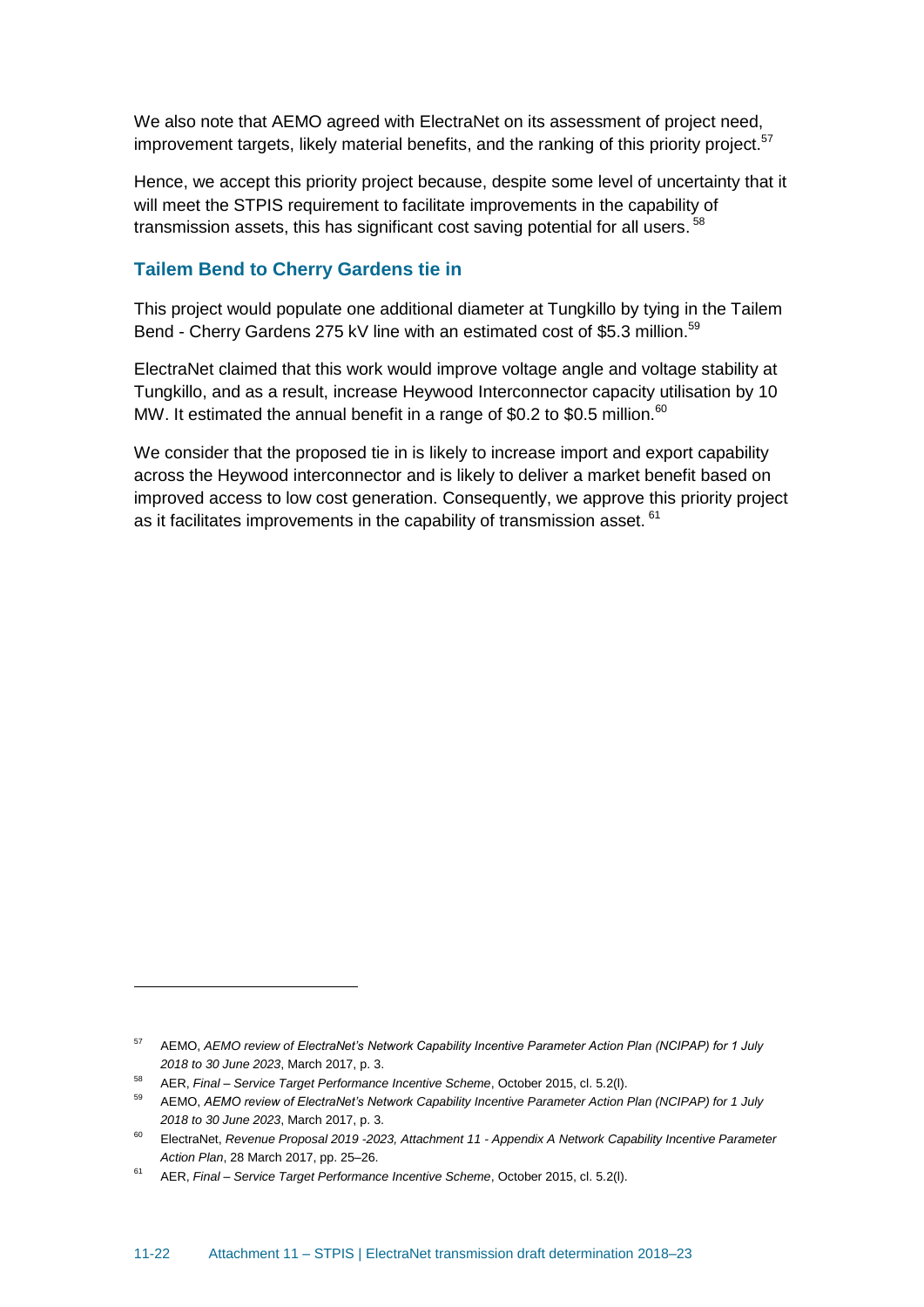# <span id="page-23-0"></span>**A Network Capability priority projects targets**

| Project ranking allocated by<br><b>ElectraNet</b>                        | <b>Transmission Circuit /</b><br><b>Injection Point</b>          | <b>Target Improvement</b>                                                                        |                        |
|--------------------------------------------------------------------------|------------------------------------------------------------------|--------------------------------------------------------------------------------------------------|------------------------|
|                                                                          |                                                                  | Target limit (Winter rating -<br>MVA)                                                            |                        |
|                                                                          | Tailem Bend - Mobilong<br>132 kV                                 | 207                                                                                              |                        |
| Priority Project 1 - South East -                                        | Tailem Bend - Tungkillo<br>275 kV                                | 684                                                                                              |                        |
| Tungkillo 275 kV dynamic line ratings                                    | Tailem Bend - Cherry<br>Gardens 275 kV                           | 675                                                                                              |                        |
|                                                                          | South East - Tailem<br>Bend #1 275 kV                            | 766                                                                                              |                        |
|                                                                          | South East - Tailem<br>Bend #2 275 kV                            | 766                                                                                              |                        |
|                                                                          |                                                                  | Summer rating (MVA)                                                                              | Winter rating<br>(MVA) |
|                                                                          | Davenport-<br>Robertstown 275 kV                                 | 162                                                                                              | 246                    |
| Priority Project 2 - Removal of plant                                    | Davenport - Mt Lock 275<br>kV                                    | 115                                                                                              | 200                    |
| limits on Robertstown to Davenport<br>lines                              | Mt Lock - Canowie 275<br>kV                                      | 115                                                                                              | 200                    |
|                                                                          | Canowie - Robertstown<br>275 kV                                  | 162                                                                                              | 246                    |
|                                                                          |                                                                  | Rating (MVA)                                                                                     |                        |
| Priority Project 3 - Transformer<br>management relay uprating program    | Robertstown 275/132 kV<br>#1 208<br>Robertstown 275/132 kV<br>#2 | 208                                                                                              |                        |
| Priority Project 4 - Constraint<br>formulation improvement investigation | State-wide                                                       | Transient and voltage<br>stability limits                                                        |                        |
| Priority Project 5 - South East 275 kV<br>capacitor bank                 | South East 275 kV<br>substation                                  | V^^S_NIL_MAXG + 30 MW<br>V::S_NIL_MAXG + 30 MW<br>V^^S_NIL_TBSE + 30 MW<br>V::S_NIL_TBSE + 30 MW |                        |